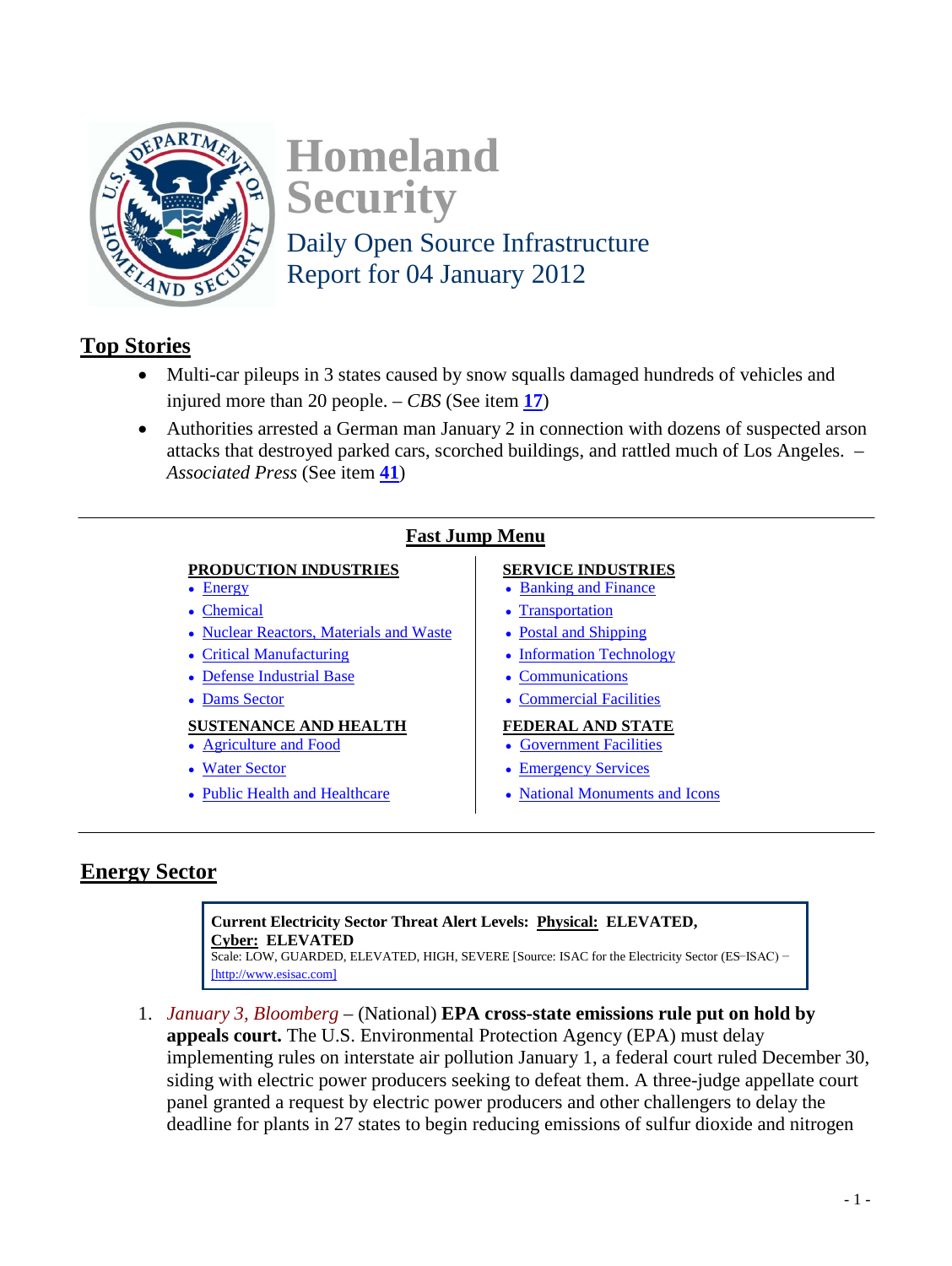oxide while the court considers the rule's legality. More than three dozen lawsuits seek to derail the Cross-State Air Pollution Rule, which was issued in July and revised in October. The court has not scheduled a date for argument, though the order suggested the judges would hear the case by April. Southern Co., EME Homer City Generation LP, a unit of Edison International, and Energy Future Holdings Corp. units in Texas are among the power companies challenging the rule. The state of Texas, the National Mining Association and the International Brotherhood of Electrical Workers joined in parallel cases, saying the rule puts an undue financial burden on power producers and threatens electricity reliability by forcing companies to shut some older plants.

Source: [http://www.businessweek.com/news/2012-01-03/epa-cross-state-emissions-rule](http://www.businessweek.com/news/2012-01-03/epa-cross-state-emissions-rule-put-on-hold-by-appeals-court.html)[put-on-hold-by-appeals-court.html](http://www.businessweek.com/news/2012-01-03/epa-cross-state-emissions-rule-put-on-hold-by-appeals-court.html)

2. *January 3, Associated Press* – (Ohio; National) **Expert: Drilling wastewater caused Ohio quakes.** A northeast Ohio well used to dispose of wastewater from oil and gas drilling almost certainly caused a series of 11 minor quakes in the Youngstown, Ohio, area since last spring, a seismologist investigating the quakes said January 2. Brine wastewater dumped in wells comes from drilling operations, including the fracking process to extract gas from underground shale that has been a source of concern among environmental groups and some property owners. Injection wells have also been suspected in quakes in Ashtabula in northeast Ohio, and in Arkansas, Colorado, and Oklahoma, said an expert with Columbia University's Lamont-Doherty Earth Observatory in New York. Thousands of gallons of brine were injected daily into the Youngstown well that opened in 2010 until its owner, Northstar Disposal Services LLC, agreed December 30 to stop injecting the waste as a precaution while authorities assessed potential links to the quakes. After the latest and largest 4.0 magnitude quake December 31, state officials announced their belief that injecting wastewater near a fault line had created enough pressure to cause seismic activity. They said four inactive wells within a 5-mile radius of the Youngstown well would remain closed. But they also stressed injection wells are different from drilling wells that employ fracking. One expert believes more quakes will occur despite the shutdown of the Youngstown well. The quakes began last March with the most recent, December 24 and 31, each occurring within 100 meters of the injection well.

Source: [http://www.cbsnews.com/8301-201\\_162-57351140/expert-drilling-wastewater](http://www.cbsnews.com/8301-201_162-57351140/expert-drilling-wastewater-caused-ohio-quakes/)[caused-ohio-quakes/](http://www.cbsnews.com/8301-201_162-57351140/expert-drilling-wastewater-caused-ohio-quakes/)

- 3. *January 2, Associated Press* (Michigan) **Storm knocks down trees, power lines in Michigan.** A storm that brought high winds to parts of Michigan was blamed for downing some trees and power lines. Utilities said that at its peak January 1, about 23,000 homes and businesses lost electrical service around the state. About 20,000 of those customers were from DTE Energy Co. The utility said most customers had service back that night. CMS Energy Corp.'s Consumers Energy unit said that it did not have any significant storm-related outages January 2 after a few thousand lost power January 1. Source: [http://www.13abc.com/story/16428404/storm-knocks-down-trees-power-lines-in](http://www.13abc.com/story/16428404/storm-knocks-down-trees-power-lines-in-michigan)[michigan](http://www.13abc.com/story/16428404/storm-knocks-down-trees-power-lines-in-michigan)
- 4. *January 1, Bangor Daily News* (Maine) **Power back on after outage that affected more than 16,000 in Waldo County.** A Central Maine Power (CMP) spokesman said a fault in a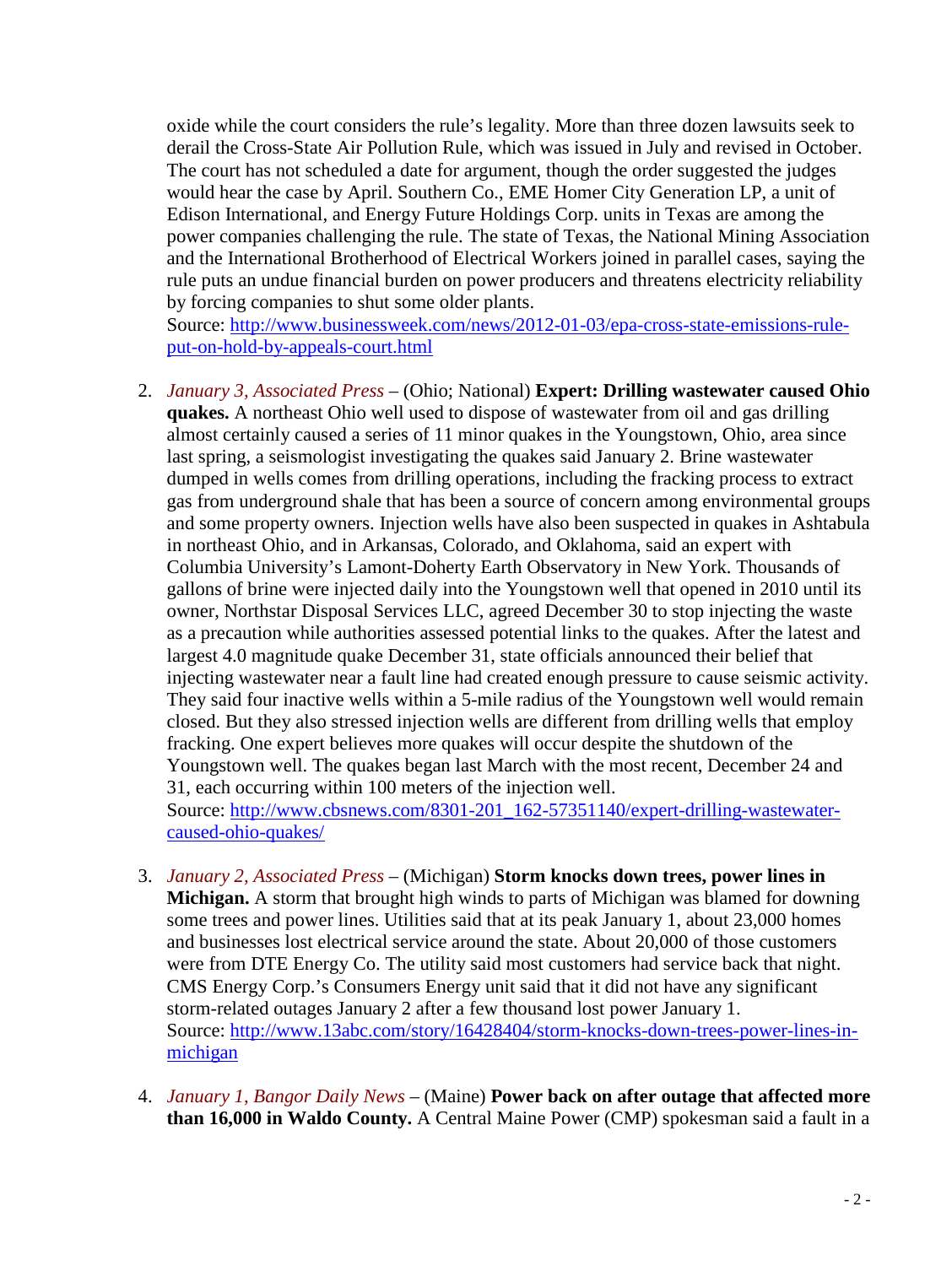<span id="page-2-1"></span>transmission line near Lincolnville, Maine, cut power to more than 16,000 customers in Waldo County beginning early December 31. No other counties were affected significantly by the outage, according to the utility company. The number of customers without power had dropped to 11,463 shortly after noon, and 9,255 soon after 1 p.m., according to the company's Web site. CMP has 23,738 customers in Waldo County. In some communities, such as Stockton Springs, nearly 100 percent of customers were without power during the outage.

Source: [http://bangordailynews.com/2011/12/31/news/midcoast/more-than-8000-without](http://bangordailynews.com/2011/12/31/news/midcoast/more-than-8000-without-power-in-waldo-county/)[power-in-waldo-county/](http://bangordailynews.com/2011/12/31/news/midcoast/more-than-8000-without-power-in-waldo-county/)

5. *December 31, Denver Post* – (Colorado) **Colorado health officials order additional measures from Suncor Energy over benzene seepage.** Toxic petroleum dissolved in groundwater beneath Suncor Energy north of Denver is seeping directly into the bottom of Sand Creek near the creek's confluence with the South Platte River, and piped drinking water at the refinery may be contaminated with benzene. State health officials ordered additional measures December 30 to minimize environmental harm and prevent people from ingesting contaminated water. Benzene levels in Sand Creek were fluctuating, but reached 670 parts per billion (ppb) December 22 — 134 times higher than the national drinking water standard of 5 ppb. An anonymous tip from a Suncor employee December 29 alerted state health officials to contamination in tap water on refinery property. Denver Water (DW) authorities, notified by the Colorado Department of Public Health and Environment, immediately began testing the city's water system for benzene, which can cause anemia, blood problems, and cancer. DW reviewed data from recent tests and found no elevated levels, a utility spokeswoman said. DW delivers treated water to the refinery at three locations. Pipes then are under Suncor's control. Over the past several weeks, monitoring along the creek found petroleum was entering the creek directly without surfacing and "The dissolved material is coming in through the bottom of the channel, not through a seep on the bank," a state health spokesman said. Suncor could be held responsible for damage extending from the refinery down the river. Source: [http://www.denverpost.com/news/ci\\_19650137](http://www.denverpost.com/news/ci_19650137)

#### <span id="page-2-0"></span>[\[Return to top\]](#page-0-1)

## **Chemical Industry Sector**

6. *December 31, Daytona Beach News-Journal* – (Florida) **\$92,000 repair allows I-95 to reopen after fiery crash.** As the sun rose over Port Orange, Florida, December 30, traffic was moving normally on Interstate 95 north of Dunlawton Avenue. The highway reopened after being shut for 21 hours in the wake of a deadly four-vehicle accident and explosion involving a dual trailer semi carrying canisters of methyl bromide. A preliminary estimate set repairs costs at \$92,000, said a Florida Department of Transportation spokeswoman. A 100-foot stretch of asphalt was destroyed in the December 29 accident, which occurred at 3:30 a.m. when the driver of a log truck lost control and the vehicle overturned, dumping its load, Florida Highway Patrol (FHP) officials said. That sparked a chain reaction crash involving a U.S. Mail tractor-trailer, a passenger car, and the trailer hauling chemicals. The chemical-laden truck slammed into the back of the overturned log truck and burst into flames, causing some of the canisters to rupture with an explosive force that could be heard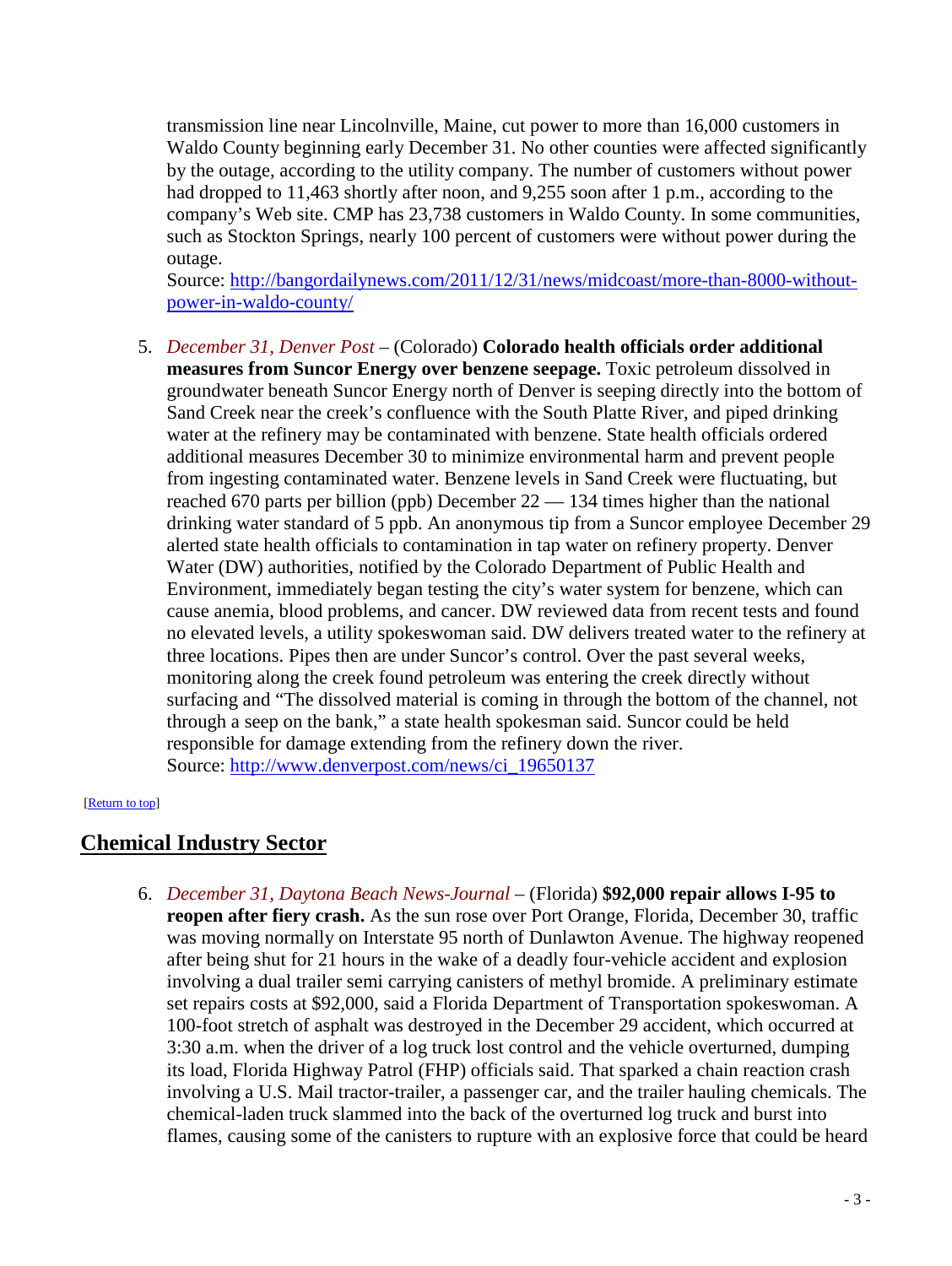<span id="page-3-0"></span>for miles. The pesticide was released in a toxic cloud that caused hazardous materials officials to warn nearby residents to remain inside. No evacuations were ordered. The driver of the chemical truck died. Five occupants of the other vehicles suffered minor injuries. A FHP spokeswoman said charges are pending the outcome of the ongoing investigation.

Source: [http://www.news-journalonline.com/news/local/east-volusia/2011/12/31/i-95](http://www.news-journalonline.com/news/local/east-volusia/2011/12/31/i-95-clear-moving-after-92000-patch-job-from-crash.html) [clear-moving-after-92000-patch-job-from-crash.html](http://www.news-journalonline.com/news/local/east-volusia/2011/12/31/i-95-clear-moving-after-92000-patch-job-from-crash.html)

7. *December 31, Santa Rosa Press Democrat* – (California) **Agilent agrees to fine in April blast.** Agilent Technologies has agreed to pay \$40,000 in fines to settle what California regulators said were safety lapses that contributed to an April chemical explosion that seriously injured a worker, the Santa Rosa Press Democrat reported December 31. Agilent knew there were problems with the piece of high-tech machinery used to make chemicalanalysis equipment that exploded at the Santa Rosa campus because similar incidents occurred two times in 2010, according to the California Division of Occupational Safety and Health (Cal-OSHA). The employee suffered major burns when a moelecular beam epitaxy machine he was working on exploded, shooting glass and hazardous substances into his face and upper torso. Cal-OSHA called the machine that produces thin coatings on integrated circuits a "reactor." The agency said the employee was not wearing required protective equipment and clothing at the time of the explosion, which released phosphorous, arsenic, and lead. More than 20 workers underwent decontamination after complaining of respiratory problems after the flash, which spewed smoke with a chemical odor. Agilent's customers use its test and measurement equipment to manufacture communications devices. Technology developed in Santa Rosa is used by companies that manufacture half of the world's cell phones. No one was injured in the two previous explosions, which were much smaller than the incident in April, an Agilent spokesman said. Following the prior incidents, the company formed a team to determine what was causing the flare-ups and "refine" maintenance procedures for the machines, he said. But those efforts fell short. The company "failed to identify unsafe accumulations of phosphorus inside the reactors as creating hazardous conditions for workers," Cal-OSHA found. It issued five separate citations. Three were related to the procedures that led to the explosion, while two stemmed from the failure to ensure the employee wore eyewear or a respirator. In the wake of the accident, the company hired failure analysis consultant Exponent, the Agilent spokesman said.

Source:

[http://www.pressdemocrat.com/article/20111231/ARTICLES/111239918/1010/sports?Titl](http://www.pressdemocrat.com/article/20111231/ARTICLES/111239918/1010/sports?Title=Agilent-agrees-to-fine-in-April-blast&tc=ar) [e=Agilent-agrees-to-fine-in-April-blast&tc=ar](http://www.pressdemocrat.com/article/20111231/ARTICLES/111239918/1010/sports?Title=Agilent-agrees-to-fine-in-April-blast&tc=ar)

8. *December 30, Lafayette Journal & Courier* – (Indiana) **Tanker creates bottleneck.** A chemical tanker overturned at the intersection of U.S. 52 and Schuyler Avenue in Lafayette, Indiana, December 30, closing the busy intersection for about 5 hours. The truck leaked part of its load of aqua ammonia in the road after the 2:45 p.m. crash, but officials quickly contained it and did not have to evacuate anyone. The driver of the tanker suffered a minor injury.

Source: [http://www.jconline.com/article/20111231/NEWS/112310315/Tanker-creates](http://www.jconline.com/article/20111231/NEWS/112310315/Tanker-creates-bottleneck?odyssey=mod%7Cnewswell%7Ctext%7CFRONTPAGE%7Cs)[bottleneck?odyssey=mod%7Cnewswell%7Ctext%7CFRONTPAGE%7Cs](http://www.jconline.com/article/20111231/NEWS/112310315/Tanker-creates-bottleneck?odyssey=mod%7Cnewswell%7Ctext%7CFRONTPAGE%7Cs)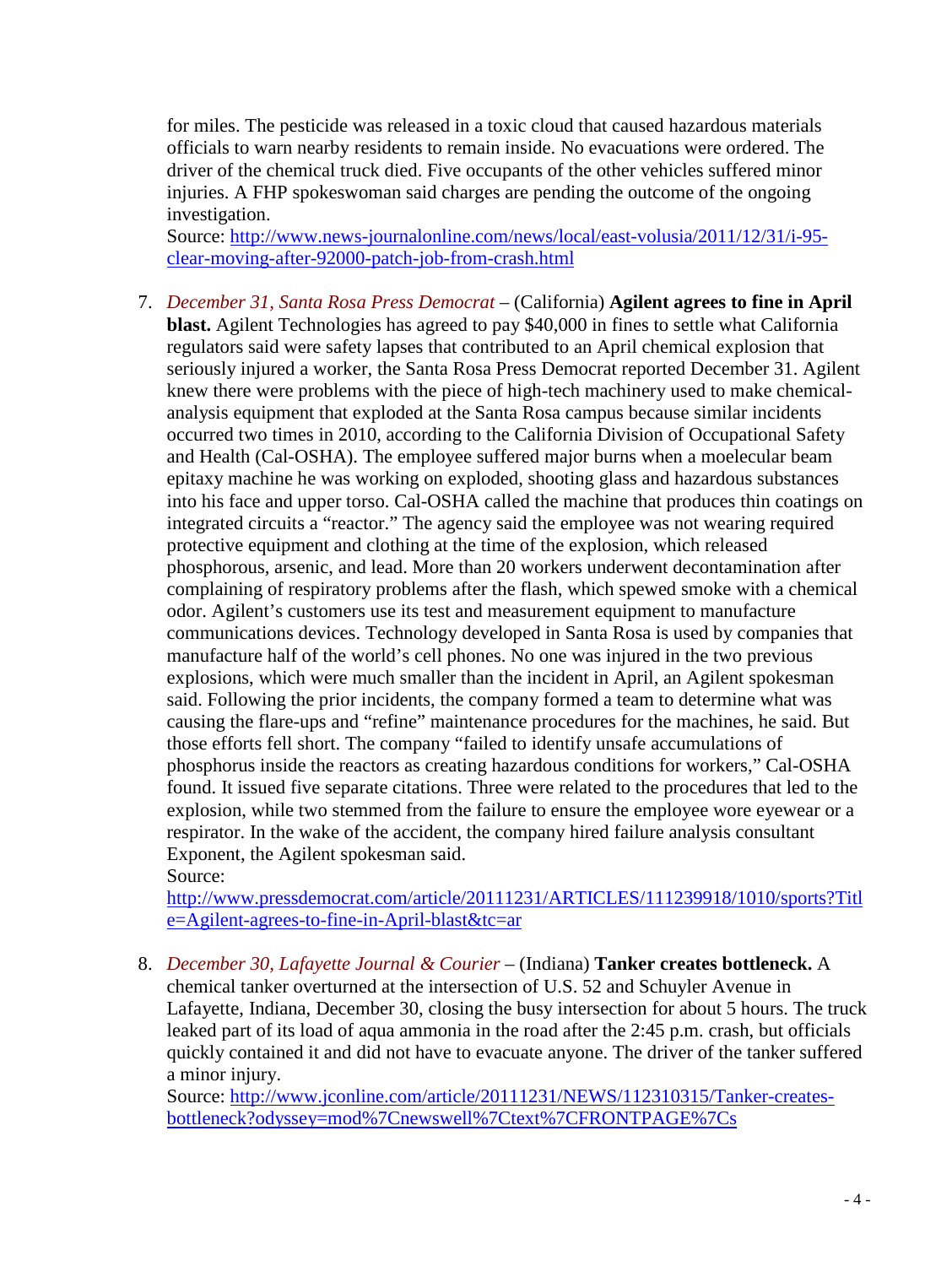## <span id="page-4-0"></span>**Nuclear Reactors, Materials, and Waste Sector**

- 9. *January 3, Richmond Times-Dispatch* (Virginia) **North Anna nuke unit powered down for repairs.** One of the two units at Dominion Virginia Power's North Anna nuclear power plant in Louisa County, Virginia, was operating at reduced power January 3 after the discovery of a mechanical problem. The Nuclear Regulatory Commission (NRC) said a leak was detected January 2 in an instrument air line in Unit 1, and the unit was manually taken from 100 percent of operating capacity to 4 percent while repairs were made. The repairs were quickly completed, and workers began powering Unit 1 back up, an NRC spokesman said. Unit 1 was operating at 8 percent January 3, he said. A spokesman for Dominion said the utility expects Unit 1 to be back at full power soon. Source: [http://www2.timesdispatch.com/news/2012/jan/03/4/north-anna-nuke-unit](http://www2.timesdispatch.com/news/2012/jan/03/4/north-anna-nuke-unit-powered-down-repairs-ar-1583995/)[powered-down-repairs-ar-1583995/](http://www2.timesdispatch.com/news/2012/jan/03/4/north-anna-nuke-unit-powered-down-repairs-ar-1583995/)
- 10. *January 3, WBTV 3 Charlotte*  (North Carolina) **Emergency declared after teen jumps fence at nuclear plant.** An emergency was declared at the McGuire nuclear plant in Huntersville, North Carolina, early January 2 after a security breach, according to a report from Duke Energy. The report stated security saw someone climb over a fence into an unauthorized area. The emergency was labeled as an "unusual event." Security detained the suspect until Charlotte Mecklenburg police arrived, the report said. After security searched the area and found nothing had been tampered with, the unusual event was canceled. Source: [http://www.wbtv.com/story/16435429/unusual-event-reported-at-mcguire-nuclear](http://www.wbtv.com/story/16435429/unusual-event-reported-at-mcguire-nuclear-plant)[plant](http://www.wbtv.com/story/16435429/unusual-event-reported-at-mcguire-nuclear-plant)

#### <span id="page-4-1"></span>[\[Return to top\]](#page-0-1)

## **Critical Manufacturing Sector**

11. *January 3, U.S. Consumer Product Safety Commission* - (National) **Uni-O Industries recalls O-Grill portable gas grills due to fire and burn hazards.** The U.S. Consumer Product Safety Commission, in cooperation with Uni-O (Xiamen) Industries, January 3 announced a voluntary recall of about 4,530 O-Grill portable gas grills. Consumers should stop using recalled products immediately. The regulator on the grill can leak gas which can ignite, posing a fire and burn hazard to consumers. Uni-O has received 10 reports of grills catching fire.

Source:<http://www.cpsc.gov/cpscpub/prerel/prhtml12/12077.html>

#### <span id="page-4-2"></span>[\[Return to top\]](#page-0-1)

## **Defense Industrial Base Sector**

Nothing to report

[\[Return to top\]](#page-0-2)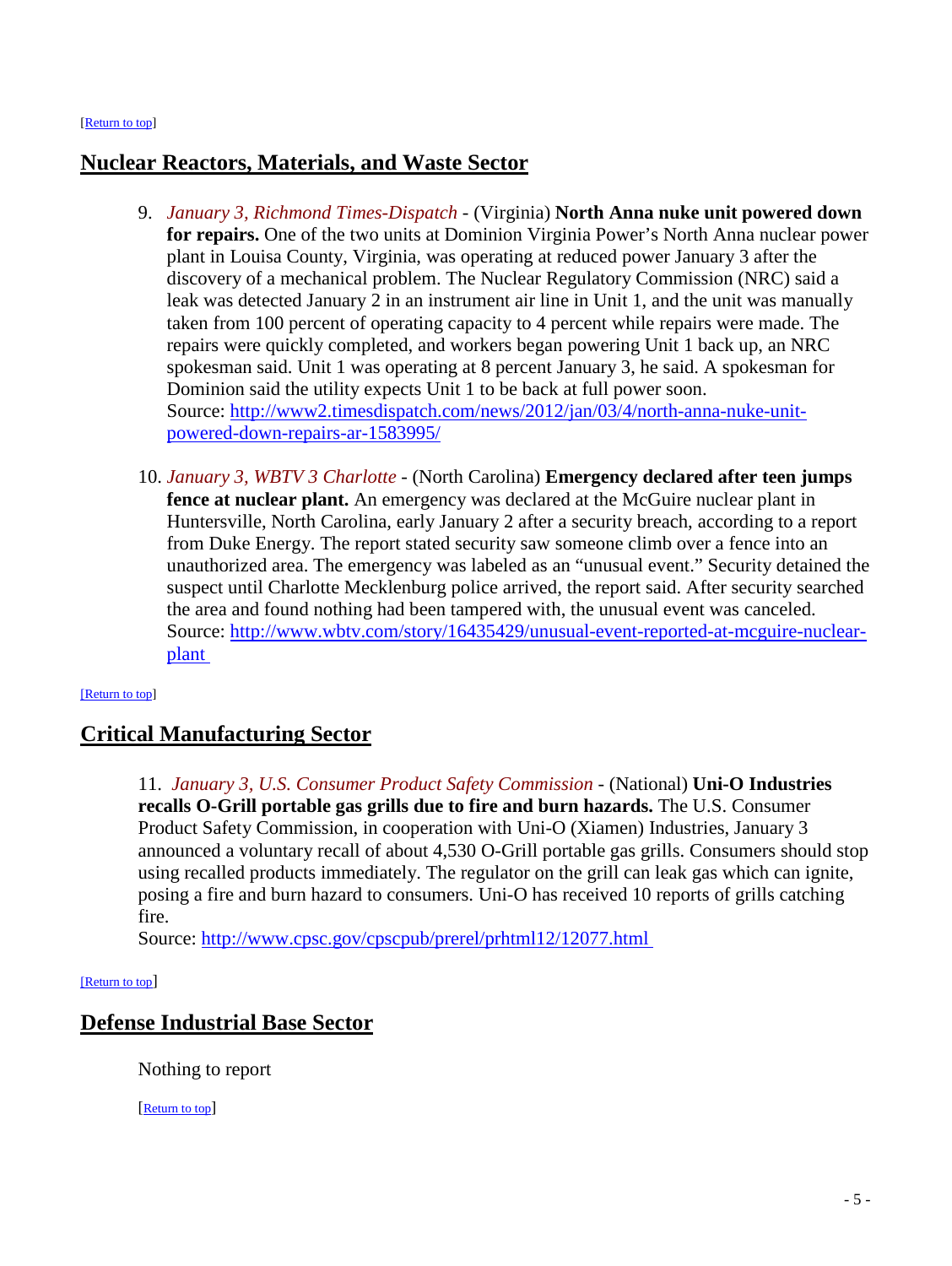## <span id="page-5-0"></span>**Banking and Finance Sector**

12. *January 3, KDAF 33 Dallas* - (Texas) **North Texas police search for 'Handsome Guy Bandit' bank robber.** Police said a suspected bank robber is on the run after he fired shots at an officer December 31 following a robbery at the Compass Bank in Richardson, Texas. The man, known as the "Handsome Guy Bandit," is accused of robbing half a dozen banks in the North Texas area. He got the name, "Handsome Guy Bandit," because of the realistic-looking mask covering his head during robberies.

Source: [http://www.the33tv.com/news/kdaf-north-texas-police-search-for-handsome-guy](http://www.the33tv.com/news/kdaf-north-texas-police-search-for-handsome-guy-bank-robber-20120103,0,441189.story)[bank-robber-20120103,0,441189.story](http://www.the33tv.com/news/kdaf-north-texas-police-search-for-handsome-guy-bank-robber-20120103,0,441189.story)

#### 13. *January 3, Legal Newsline* - (National) **Financial services firm pleads guilty to**

**municipal bond fraud.** Beverly Hills, California-based Rubin/Chambers, Dunhill Insurance Services (also known as CDR Financial Products), and its founder and owner pleaded guilty December 30 to bid-rigging and fraud conspiracies involving investment of municipal bond proceeds and other related municipal finance contracts. CDR and its founder pleaded guilty to participating in separate bid-rigging and fraud conspiracies with various financial institutions and insurance companies and their representatives. They offered a type of contract, known as an investment agreement, to state, county, and local governments and agencies across the country. CDR was hired to act as a broker and conduct a supposed competitive bidding process for contracts for investing municipal bond proceeds. The firm's founder admitted that, from 1998 until 2006, he and other co-conspirators supplied information to providers to help them win bids, solicited intentionally losing bids, and signed certifications that contained false statements regarding whether the bidding process for certain investment agreements complied with relevant Treasury Regulations, the announcement said. He also admitted he and other coconspirators solicited fees from providers, which were in fact payments to CDR for rigging or manipulating bids for certain investment agreements so a particular provider would win that agreement at an artificially determined price.

Source: [http://www.legalnewsline.com/news/234784-financial-services-firm-pleads-guilty-to](http://www.legalnewsline.com/news/234784-financial-services-firm-pleads-guilty-to-municipal-bond-fraud)[municipal-bond-fraud](http://www.legalnewsline.com/news/234784-financial-services-firm-pleads-guilty-to-municipal-bond-fraud)

14. *December 31, San Gabriel Valley Tribune* - (California**) 'Puffy Coat Bandit' robs bank in Glendora.** A serial bank robber dubbed the "Puffy Coat Bandit" robbed a Union Bank in Glendora, California, January 30, authorities said. A Glendora police lieutenant said the suspect presented a note demanding money to one of the tellers. He also simulated having a weapon during the heist. The suspect took the cash and left. The robber was believed to be a serial bandit the FBI is calling the "Puffy Coat Bandit" due to the ski jacket-type outerwear he has sported during several area heists in recent weeks, an FBI spokeswoman said. The bandit has been linked to three other bank robberies since December 20. They include: a December 28 robbery at Mission Oaks Bank in Lake Elsinore; a December 22 heist at Premier Services Bank in Corona; and December 20 at U.S. Bank in Chino.

Source: [http://www.sgvtribune.com/technology/ci\\_19649129](http://www.sgvtribune.com/technology/ci_19649129) 

15. *December 31, DoD Live* - (International) **Aggressive phishing attack targets military.** A recent phishing attack is making the rounds in an e-mail which appears be from USAA, a financial services company that serves military members, their families, and veterans, DoD Live reported December 31. The e-mail subject begins with "Deposit Posted." Members are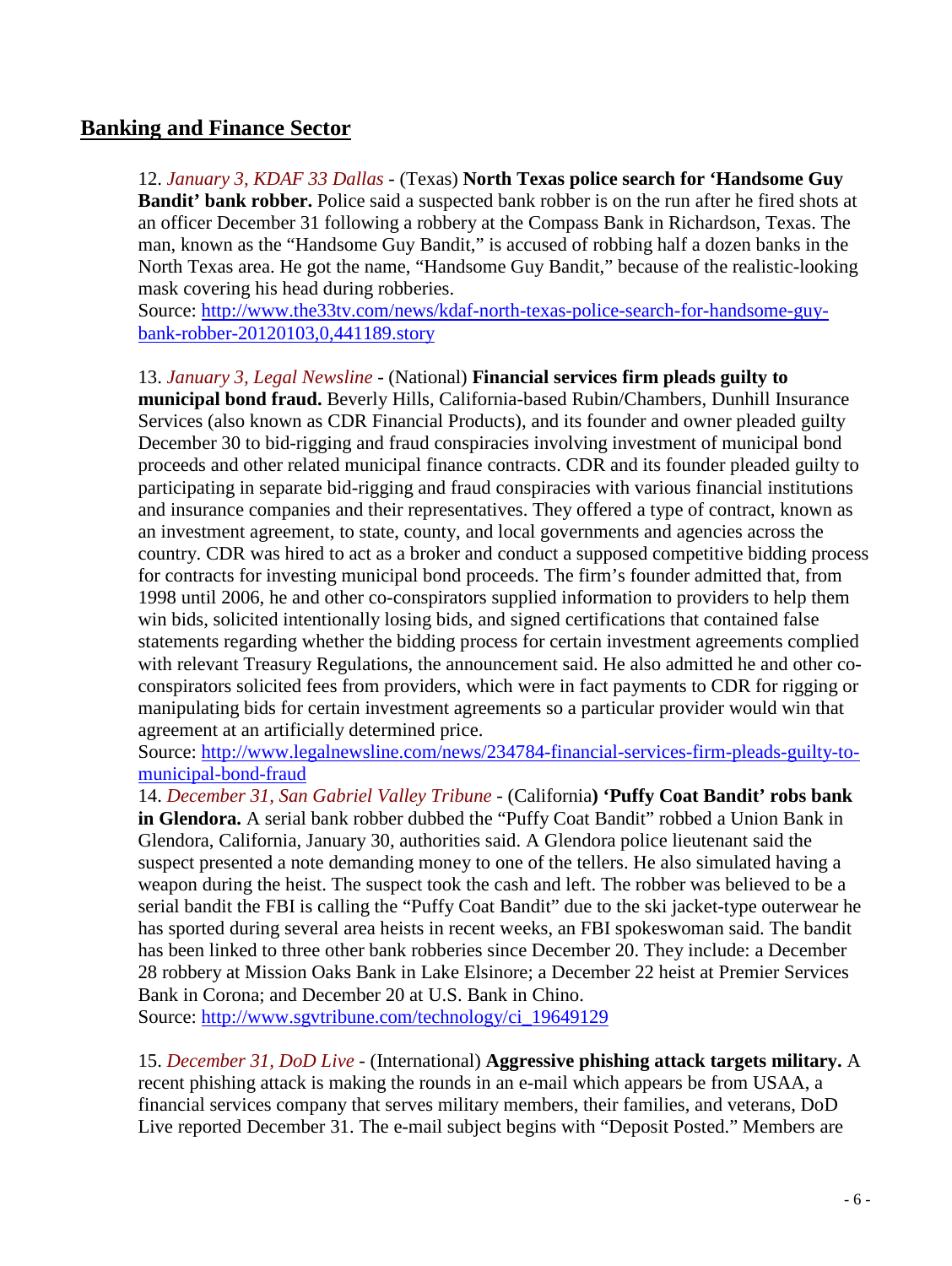<span id="page-6-1"></span>asked to open a Zeus-infected attached file. Once opened, it launches a malicious virus that could provide access to personal information and may require a complete reinstall of the computer operating system.

Source: [http://www.dodlive.mil/index.php/2011/12/aggressive-phishing-attack-targets](http://www.dodlive.mil/index.php/2011/12/aggressive-phishing-attack-targets-military/)[military/](http://www.dodlive.mil/index.php/2011/12/aggressive-phishing-attack-targets-military/) 

[\[Return to top\]](#page-0-1) 

## <span id="page-6-0"></span>**Transportation Sector**

16. *January 3, Associated Press* – (Texas) **Texas: Man detained at airport is a Green Beret.** A man arrested December 31 with explosives at Midland International Airport in Texas is an Army-trained demolitions expert and member of the Green Berets who served in Afghanistan, military officials said January 2. The passenger was being held on a federal charge of attempting to board an aircraft with an explosive, the FBI said. He was detained after a Transportation Security Administration agent noticed he had explosives in his carry-on luggage while trying to board an American Eagle flight to Dallas, the FBI said. Source: [http://www.nytimes.com/2012/01/03/us/texas-man-detained-at-airport-is-a-green](http://www.nytimes.com/2012/01/03/us/texas-man-detained-at-airport-is-a-green-beret.html)[beret.html](http://www.nytimes.com/2012/01/03/us/texas-man-detained-at-airport-is-a-green-beret.html)

17. *January 3, CBS; Associated Press* – (National) **Snow wreaks havoc: Multi-car pileups in 3 states.** Multi-car pileups in 3 states on a snowy January 3 injured more than 20 people and temporarily shut major highways. Police said 8 people were hurt in a 41-vehicle pileup that shut southbound Interstate 75 for hours when scattered snow showers pelted northern Kentucky. Kentucky's Kenton County police department said six of the injured were taken to hospitals, but none of the injuries were life-threatening. It said cars and other vehicles collided on southbound lanes just south of Cincinnati, Ohio. Police said 23 vehicles had to be towed before southbound lanes reopened. Authorities said the cause is under investigation. Authorities in western Pennsylvania are blaming a snow squall for a 21-car pileup that closed Interstate 80 for about 8 hours. The eastbound lanes reopened late January 2 after crews cleaned up the crash involving six tractor-trailers and 15 other vehicles in Washington Township area of Jefferson County. Seventeen people were reported injured. State police said several of those injured were in serious condition. The Jefferson County emergency management director said a tanker carrying liquid nitrogen was involved but no spill occurred. A burst of snow across central Indiana January 2 caused multicar-pileups that temporarily closed three major highways around Indianapolis. A 12-vehicle crash closed all eastbound lanes of Interstate 70 on the city's east side. Crashes also closed the eastbound lanes of Interstate 465 on the south side and southbound lanes of Interstate 65. All three highways opened to traffic again later January 3, state police said. Indiana State Police troopers worked more than 80 crashes around Indianapolis over about 4 hours. Source: [http://www.cbsnews.com/8301-500202\\_162-57351125/snow-wreaks-havoc-multi-car](http://www.cbsnews.com/8301-500202_162-57351125/snow-wreaks-havoc-multi-car-pileups-in-3-states/)[pileups-in-3-states/](http://www.cbsnews.com/8301-500202_162-57351125/snow-wreaks-havoc-multi-car-pileups-in-3-states/)

18. *January 1, Associated Press* – (New York) **Student arrested bringing stun gun on plane.** Authorities said a college student from China was arrested trying to carry a combination stun gun and flashlight onto a plane in New York City. The student said by phone January 1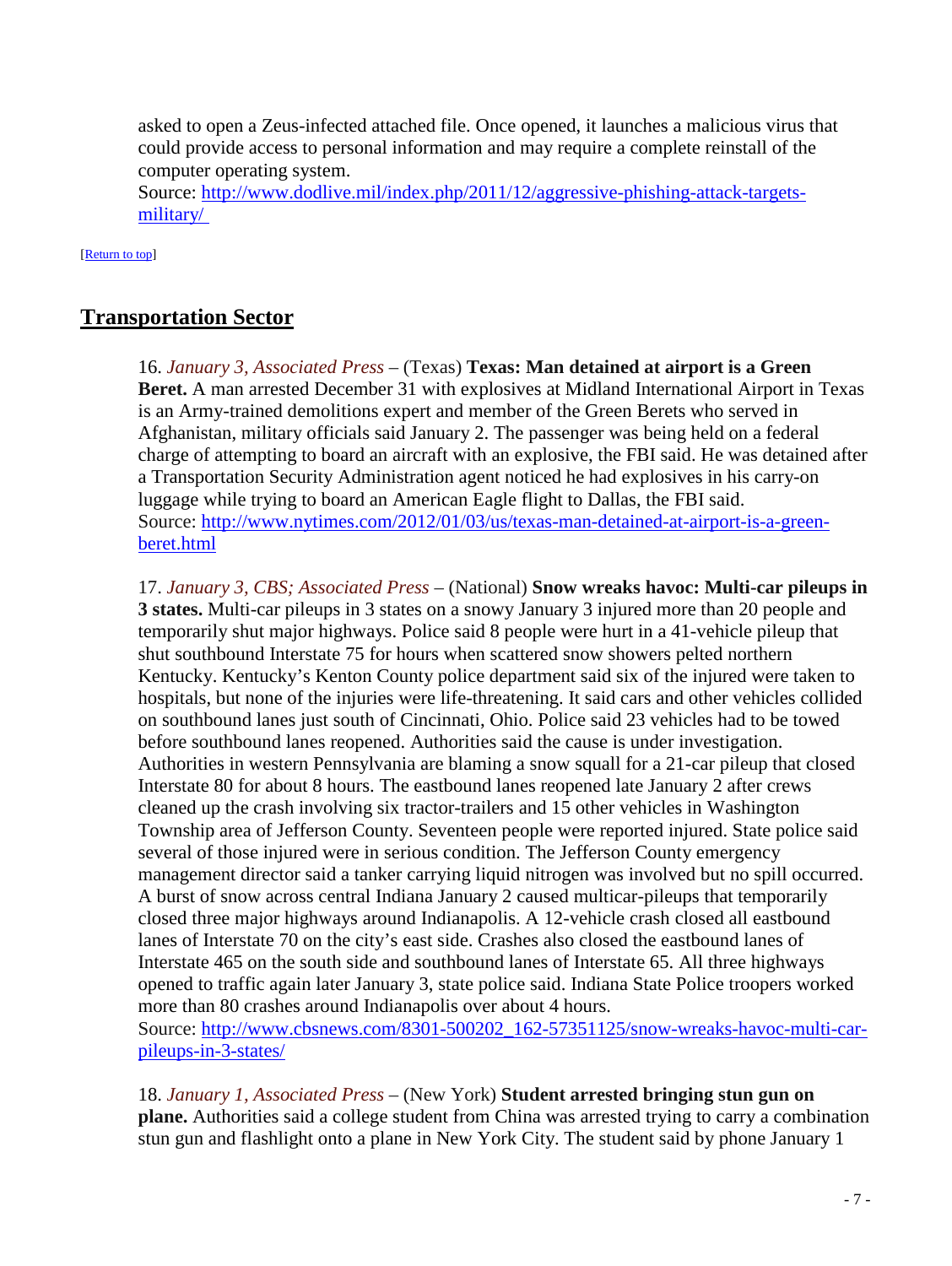she pleaded not guilty and believes her weapons-possession case is on track to be resolved with a fine. The Transportation Security Administration (TSA) said a checkpoint screener spotted the item in the student's carry-on luggage as she headed for an Orlando, Florida-bound flight at John F. Kennedy International Airport. The TSA said the device initially just appeared to be a flashlight, but the screener looked more closely and saw it also was a stun gun. The student was then arrested.

Source: [http://www.cbsnews.com/8301-201\\_162-57350748/student-arrested-bringing-stun](http://www.cbsnews.com/8301-201_162-57350748/student-arrested-bringing-stun-gun-on-plane/)[gun-on-plane/](http://www.cbsnews.com/8301-201_162-57350748/student-arrested-bringing-stun-gun-on-plane/) 

For another story, see item **[8](#page-3-0)**

[\[Return to top\]](#page-0-1) 

## <span id="page-7-0"></span>**Postal and Shipping Sector**

19. *December 31, WRTV 6 Indianapolis* – (Indiana) **Mailbox explosions leave residents on edge.** Residents in Kokomo, Indiana, were left on edge after two devices exploded inside mailboxes December 30. Police said the first incident was reported in the 2400 block of Greentree Lane when a woman was walking her dog and discovered the explosives before calling 911. The explosion damaged the mailbox, and the force of the blast sent metal flying everywhere. Two miles down the road, another explosive was placed in a mailbox in the 600 block of Philadelphia Drive.

Source:<http://www.theindychannel.com/news/30110652/detail.html>

#### <span id="page-7-1"></span>[\[Return to top\]](#page-0-1)

## **Agriculture and Food Sector**

20. *January 2, Food Safety News* – (Wisconsin) **Wisconsin requests recall for some shredded cheese.** The state of Wisconsin has requested a recall of cheese shredded at a plant in which Listeria was later detected in one brand that had been processed at the facility, Food Safety News reported January 2. Alpine Slicing and Cheese Conversion of Monroe announced its recall January 1. The company said testing by an independent laboratory confirmed some products processed on the shred line contained Listeria. World Cheese said it is recalling all of its cheeses that were shredded in the affected plant.

Source:<http://www.foodsafetynews.com/2012/01/wisconsin-requests-recall-for-some-cheese/>

21. *January 2, Food Safety News* – (National) **Salmonella sprouts recall expands due to Listeria concerns.** A sprouts grower that recalled alfalfa sprouts in December because of a positive Salmonella test is now pulling more varieties off the market because of Listeria concerns, Food Safety News reported January 2. In a news release, Texas-based Green Valley Food Corp. said it is recalling about 35,159 cases of sprouts because several random samples tested positive for Listeria monocytogenes. The recall includes the 650 cases of sprouts recalled December 23 and 24, as well as sprouts that have use-by dates from December 22, 2011 to January 17. The sprouts were distributed in Texas to grocery store distribution centers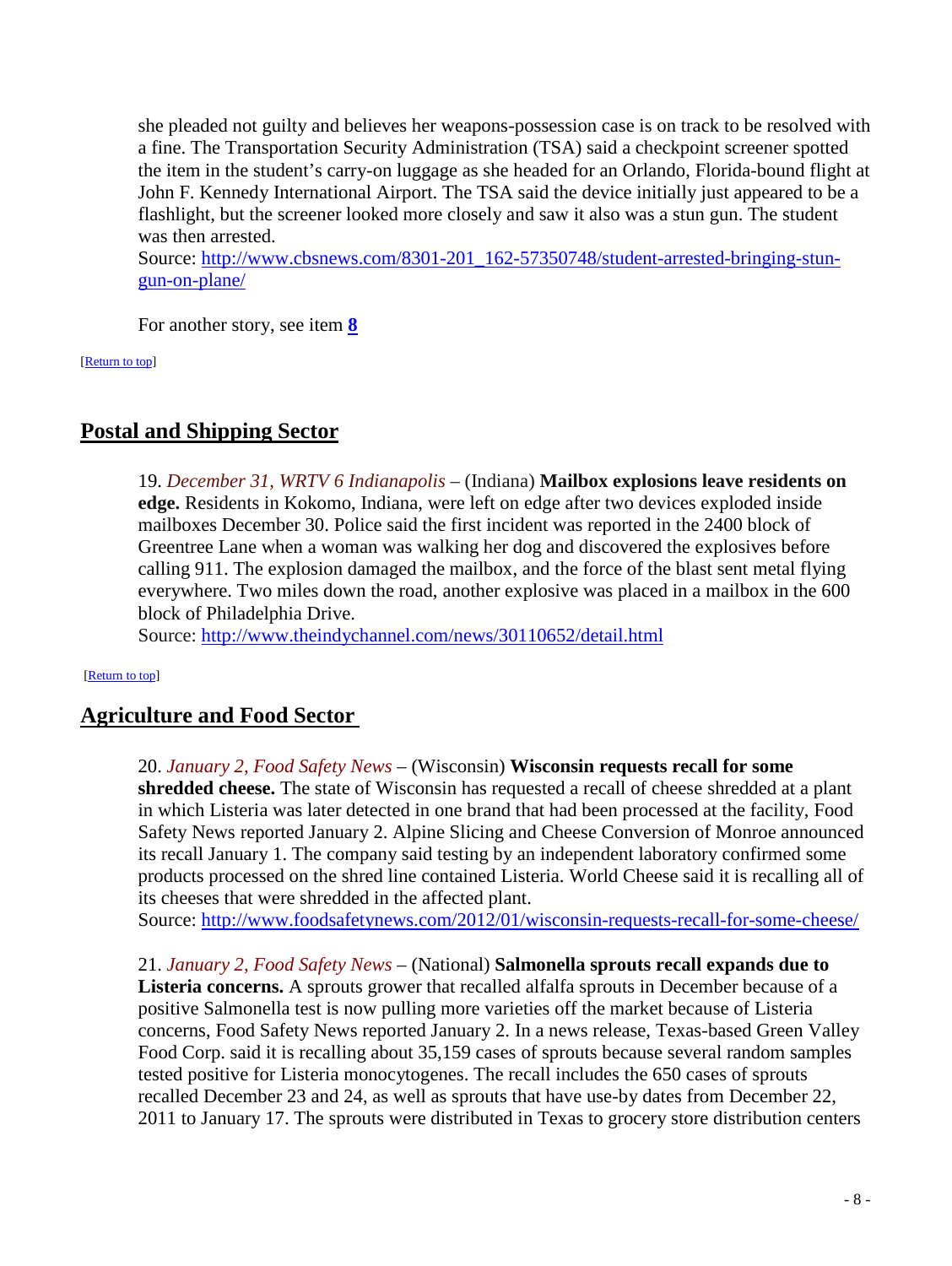and food service customers.

Source: [http://www.foodsafetynews.com/2012/01/sprouts-recall-expands-due-to-listeria](http://www.foodsafetynews.com/2012/01/sprouts-recall-expands-due-to-listeria-concerns/)[concerns/](http://www.foodsafetynews.com/2012/01/sprouts-recall-expands-due-to-listeria-concerns/)

22. *December 31, Food Safety News* – (Arizona) **Allergen alert: Marinated meat with wheat, soy, milk, sulfites.** Shamrock Foods of Phoenix is recalling about 7,500 pounds of marinated beef and marinated chicken because the marinated beef contains soybeans, wheat, and sulfites, and the marinated chicken contains wheat, milk, and sulfites, Food Safety News reported December 31. The problem was discovered by the U.S. Department of Agriculture's Food Safety and Inspection Service (FSIS) during a routine inspection. In the recall alert, FSIS and the company said they have received no reports of adverse reactions. The products were produced from December 1 through December 29, and shipped to food service institutions in Arizona.

Source: [http://www.foodsafetynews.com/2011/12/allergen-alert-marinated-meat-with-wheat](http://www.foodsafetynews.com/2011/12/allergen-alert-marinated-meat-with-wheat-soy-milk-sulfites/)[soy-milk-sulfites/](http://www.foodsafetynews.com/2011/12/allergen-alert-marinated-meat-with-wheat-soy-milk-sulfites/)

23. *December 31, Food Safety News* – (International) **Another alert on possible Listeriacontaminated cheese.** The Massachusetts Department of Public Health (MDPH) has added a warning to consumers about cheese recalled in November in Canada that may still be in circulation in the United States, Food Safety News reported December 31. The cheese, linked to one case of listeriosis in Canada, was supplied by Fromagerie Marie Kade of Quebec. The Canadian Food Inspection Agency issued a November 24 health alert notifying residents of Canada of a recall initiated by the dairy plant. This recall followed two previous alerts and extensive product testing, according to Canadian authorities. After a Glendale, California distributor issued a December 26 recall of the cheese distributed in Southern California, the Food and Drug Administration (FDA) notified Massachusetts officials December 28 the product was distributed to Cedar Market in Norwood and that Cedar Market sold the recalled cheese to Bahnan's in Worcester. The MDPH said it worked with the FDA and local officials to embargo and destroy the possibly contaminated cheese and to review inventory records for distribution.

Source: [http://www.foodsafetynews.com/2011/12/another-alert-on-possible-listeria](http://www.foodsafetynews.com/2011/12/another-alert-on-possible-listeria-contaminated-cheese/)[contaminated-cheese/](http://www.foodsafetynews.com/2011/12/another-alert-on-possible-listeria-contaminated-cheese/)

24. *December 31, Food Safety News* – (National) **Salmonella concerns prompt iceberg lettuce recall.** Some Kroger grocery stores in North Carolina, Virginia, West Virginia, Kentucky, and Ohio, and Smith's grocery stores in Utah, Idaho, Wyoming, Montana, and Nevada recalled Growers Express brand iceberg lettuce December 30, because it might be contaminated with Salmonella. Both Kroger and Smith's posted recall notices on their Web sites. The CEO of Growers said Salmonella had been found in an Arizona field adjacent to his company's acreage, and that Growers had alerted retailers and suggested a recall, even though there was no evidence his company's lettuce was contaminated.

Source: [http://www.foodsafetynews.com/2011/12/salmonella-concerns-prompt-iceberg](http://www.foodsafetynews.com/2011/12/salmonella-concerns-prompt-iceberg-lettuce-recall/)[lettuce-recall/](http://www.foodsafetynews.com/2011/12/salmonella-concerns-prompt-iceberg-lettuce-recall/)

[\[Return to top\]](#page-0-1)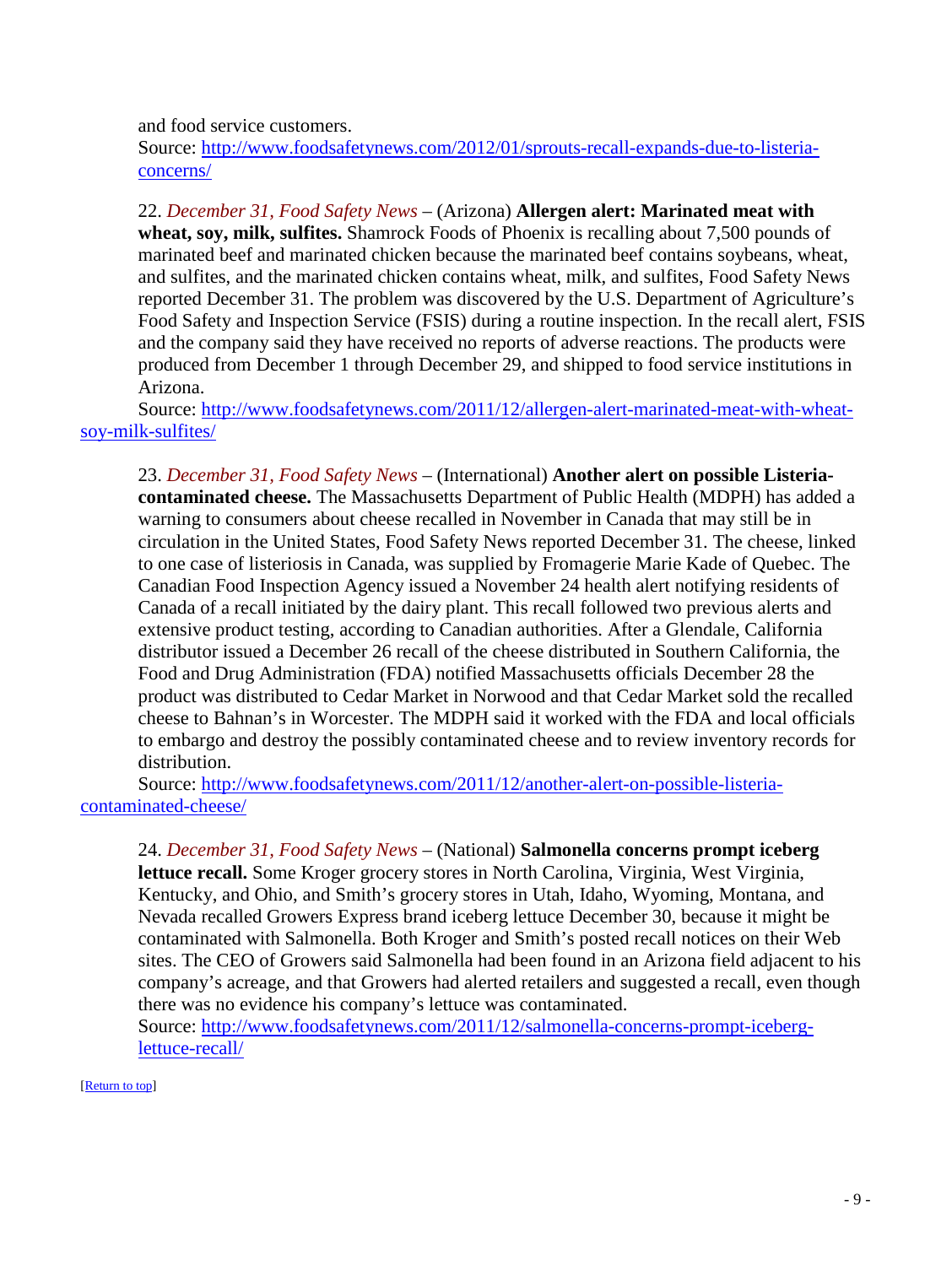## <span id="page-9-0"></span>**Water Sector**

25. *January 3, Birmingham News* – (Alabama) **Jefferson County sewer overflows are big problem.** The Environmental Protection Agency (EPA) said the city of Birmingham, Alabama had more than double the amount of sanitary sewer overflows (SSOs) in 2011 after spending billions of dollars to improve its sewer system, according to the Birmingham News January 3. "Last year we had about 300 overflows," said the director of the environmental services department. The EPA suggests having less than four SSOs per 100 miles of sewer pipe per year and the director said they are at about 10 SSOs. Sewer department officials attributed 281,000 gallons of overflow that probably reached Valley Creek in December on sewer lines that were incapable of handling an overwhelming flow. The EPA has put an emphasis on reducing sanitary sewer overflows nationwide because they can contaminate drinking water supplies and cause other environmental and human health problems, according to the agency. Source: [http://blog.al.com/spotnews/2012/01/birmingham\\_sewer\\_overflows\\_are.html](http://blog.al.com/spotnews/2012/01/birmingham_sewer_overflows_are.html)

26. *January 3, Legal Newsline* – (Rhode Island) **Companies settle dumping allegations.** The Rhode Island attorney general announced a settlement December 30 between the U.S. Environmental Protection Agency (EPA) and several companies that allegedly dumped waste at a site in Smithfield, Rhode Island. The agreement was also signed by the EPA, the state of Rhode Island, and the U.S. Department of Justice. "The settlement announced today allows the state to finally move forward with a plan and much-needed funding to remediate the environmental damage caused by years of dumping hazardous chemical wastes at the Davis site," the attorney general said. The settling defendants include Life Technologies Corporation, Rohm and Haas Company, Morton International LLC, Bristol Inc., FKI Industries Inc. (formerly known as Acco-Bristol Division of Babcock Industries Inc.), the Black and Decker Corporation, and Ashland Inc.

Source:<http://www.legalnewsline.com/news/234786-companies-settle-dumping-allegations>

27. *December 31, Hartford Courant* – (Connecticut) **Severe storms led to sewage spills across state.** Tropical Storm Irene and the October snowstorm caused millions of gallons of raw sewage to spill into waterways throughout Connecticut when backup power systems failed at waste treatment plants, the Hartford Currant reported December 31. The 47 spills reported to the state Department of Energy and Environmental Protection (DEEP), ranged from 42.7 million gallons of partially treated sewage dumped into Long Island Sound in Stamford to 250 gallons of raw sewage poured into the Farmington River in Simsbury. The reports were filed to the DEEP during the two storms so state officials could monitor possible environmental issues. Nearly all of the spills were caused either by flooding during the tropical storm or by power failures coupled with malfunctioning backup generators. The DEEP Commissioner reported there were 14 spills in which more than 1 million gallons of sewage spilled. Sewage was discharged into 16 rivers across the state. Untreated or partially treated sewage was discharged by plants in 26 communities, from the state's biggest city, Bridgeport, to one of its smallest towns, Norfolk.

Source: [http://articles.courant.com/2011-12-31/health/hc-storm-seweragespills-0101-](http://articles.courant.com/2011-12-31/health/hc-storm-seweragespills-0101-20111231_1_gallons-of-raw-sewage-spills-backup-power) [20111231\\_1\\_gallons-of-raw-sewage-spills-backup-power](http://articles.courant.com/2011-12-31/health/hc-storm-seweragespills-0101-20111231_1_gallons-of-raw-sewage-spills-backup-power)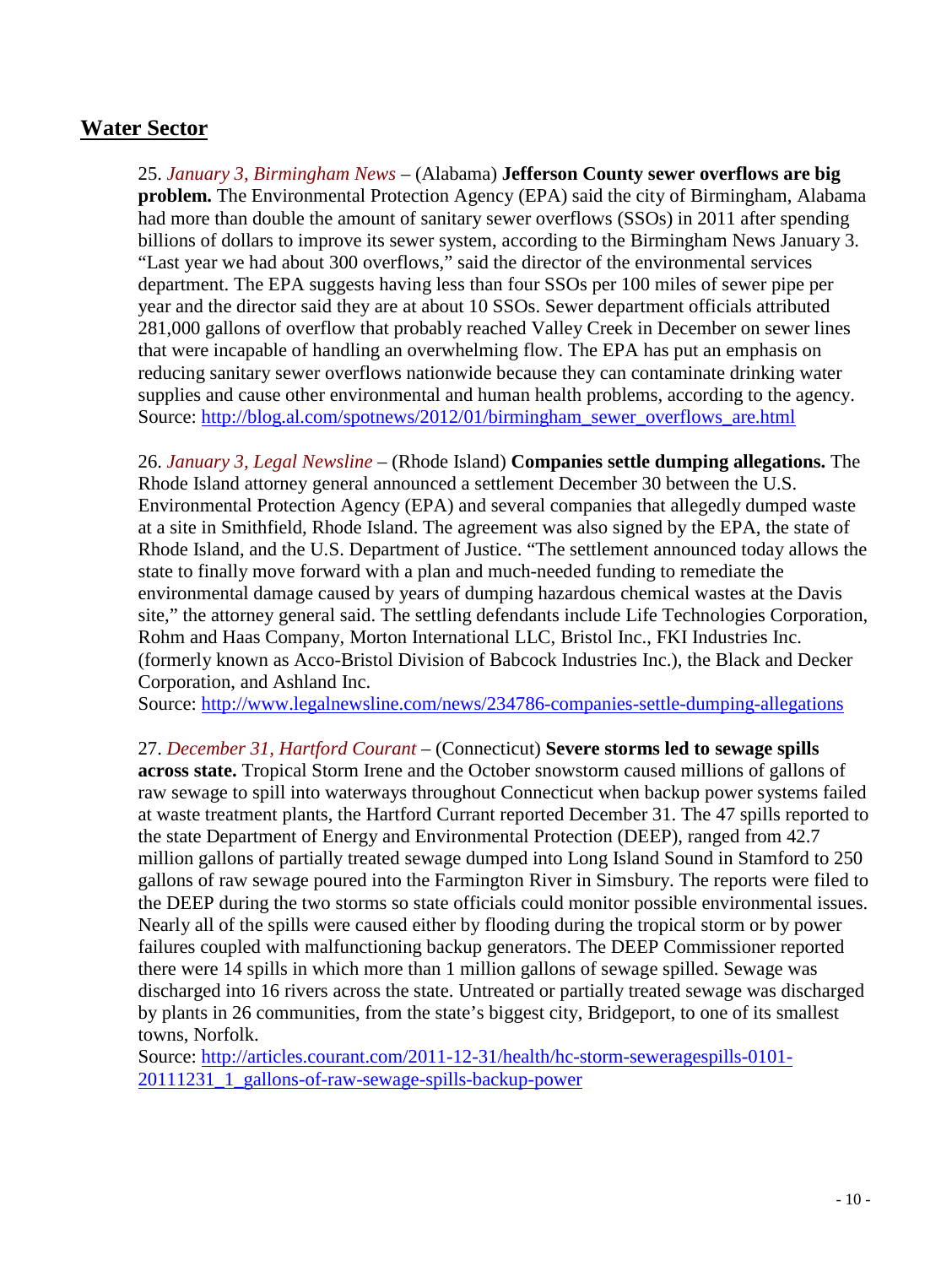28. *December 30, Portland Oregonian* – (Oregon) **Storm debris shuts down Clackamas River water intake, putting West Linn, Oregon City on backup water system.** A Clackamas River intake station in Oregon City was shut down indefinitely after damage to fish screens at the structure was allowing debris into the drinking water pump system, the Portland Oregonian reported December 30. The general manager of the South Fork Water Board said high water levels from the Clackamas River was the likely cause. He added that the station's shutdown means West Linn and Oregon City are currently receiving drinking water through emergency water intertie systems with Lake Oswego and the North Clackamas County Water Commission, respectively. The manager was informed December 29 there might be a problem with the pumping system. After investigation, the intake station was shut down that night. It is likely a large item, such as a log, smashed into the fish screens that prevent fish and debris from getting into the water system. Officials might not be able to assess the problem the week of January 1.

Source: [http://www.oregonlive.com/west](http://www.oregonlive.com/west-linn/index.ssf/2011/12/clackamas_river_intake_station.html)[linn/index.ssf/2011/12/clackamas\\_river\\_intake\\_station.html](http://www.oregonlive.com/west-linn/index.ssf/2011/12/clackamas_river_intake_station.html)

For another story, see item **[5](#page-2-1)**

#### <span id="page-10-0"></span>[\[Return to top\]](#page-0-1)

## **Public Health and Healthcare Sector**

29. *January 3, Associated Press* – (Florida) **Fire dog joins Fla. probe at burnt abortion clinic.** A chemical-sniffing dog from the Florida state fire marshal's office will help determine if a New Year's blaze at a Pensacola abortion clinic was arson. A spokeswoman for the office said the dog should be on site at the burned-out clinic January 3. The dog can detect if an accelerant was used early January 1 to spark the fire at American Family Planning. No one was hurt in blaze. The clinic, formerly known as The Ladies Center and as Community Healthcare, has been the site of deadly violence in the past.

Source:<http://www.sacbee.com/2012/01/03/4159762/fire-dog-joins-fla-probe-at-burnt.html>

30. *January 2, WPIX 11 New York City* – (New York) **Federal agent was killed by friendly** 

**fire during L.I. pharmacy robbery.** Police now believe the bullet that killed an off-duty federal agent at a Seaford, New York pharmacy was fired from an off-duty New York Police Department (NYPD) officer's gun, according to reports. According to authorities the off-duty Bureau of Alcohol, Tobacco, Firearms and Explosives agent was in Charlie's Pharmacy, when he got into a struggle with an armed ex-con. He held up the store and was fleeing with OxyContin pills and cash. Meanwhile, a customer managed to escape and ran next door to the deli, alerting an off-duty New York City cop and a retired Nassau County police lieutenant about what was happening. Then, investigators say the pair ran into the ex-con and officer struggling in the doorway; shots were fired killing the ex-con and officer. Both men were in plainclothes and the off-duty police officers may have mistaken the officer for the robber. The ex-con was armed only with a Crosman Model 1008 Pellet Gun, according to the Nassau County Police Department.

Source: [http://www.wpix.com/news/wpix-atf-officer-john-capano-killed-friendly](http://www.wpix.com/news/wpix-atf-officer-john-capano-killed-friendly-fire,0,1082412.story)[fire,0,1082412.story](http://www.wpix.com/news/wpix-atf-officer-john-capano-killed-friendly-fire,0,1082412.story)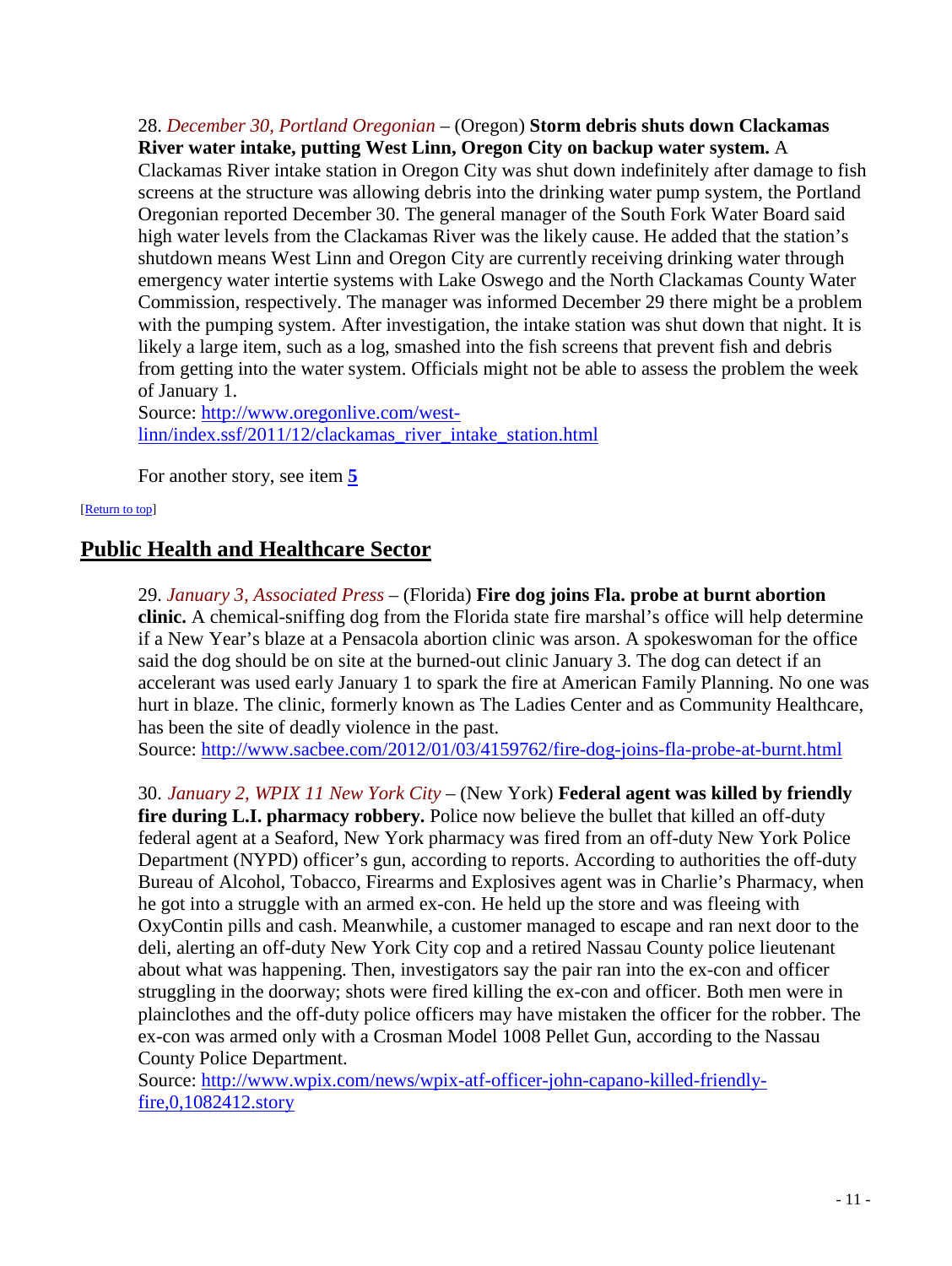31. *January 1, Tacoma News Tribune* – (Washington) **Reported DUI driver slams into**  Lakewood Multicare clinic, damaging waiting room. A reportedly drunken driver smashed into the Lakewood, Washington MultiCare clinic late December 31, causing serious damage to the clinic's urgent care waiting room. A Lakewood police spokesman said the suspect was an airman assigned to Joint Base Lewis-McChord. He said the suspect tried to prevent a witness from calling police to the scene. The suspect reportedly is in the custody of military police. Multicare kept the clinic open January 1 by temporarily moving the urgent care operations to a primary care wing, a spokeswoman said. No one was in the building when the crash took place. Multicare's facilities team investigated the damage January 1. The clinic has not said how it plans to operate for the rest of the week.

Source: [http://blog.thenewstribune.com/crime/2012/01/01/reported-dui-driver-slams-into](http://blog.thenewstribune.com/crime/2012/01/01/reported-dui-driver-slams-into-lakewood-multicare-clinic-damaging-waiting-room/)[lakewood-multicare-clinic-damaging-waiting-room/](http://blog.thenewstribune.com/crime/2012/01/01/reported-dui-driver-slams-into-lakewood-multicare-clinic-damaging-waiting-room/)

For another story, see item **26**

#### <span id="page-11-0"></span>[\[Return to top\]](#page-0-1)

## **Government Facilities Sector**

32. *December 28, Los Angeles Times* – (California) **Felony charges filed against UC and a UCLA chemistry professor after fatal laboratory fire.** Felony charges were filed against the University of California and a University of California – Los Angeles (UCLA) chemistry professor in connection with a laboratory fire that killed a staff research assistant 3 years ago, the Los Angeles Times reported December 28. In December 2008, a woman was severely burned over nearly half of her body when air-sensitive chemicals burst into flames during an experiment and ignited her clothing. Her death raised questions about lab safety practices at UCLA and about her training and supervision by a prominent researcher. The Los Angeles County district attorney's office charged the researcher and the UC regents with three counts each of willfully violating occupational health and safety standards, resulting in the woman's death. They are accused of failing to correct unsafe work conditions in a timely manner, to require clothing appropriate for the work being done, and to provide proper chemical safety training.

Source:<http://articles.latimes.com/2011/dec/28/local/la-me-1228-ucla-death-20111228>

For another story, see item **15**

#### <span id="page-11-1"></span>[\[Return to top\]](#page-0-1)

## **Emergency Services Sector**

33. *January 3, Softpedia* – (California) **Antisec hacks California Law Enforcement Association, email content leaked.** As part of Project Mayhem, AntiSec hackers took down the official Web site of the California Law Enforcement Association. The site was still down January 3 and the attackers claim other sites hosted on the same domain are also "wiped off the net." Besides defacing the Web site and posting their messages on its main page, the black hats also leaked the contents of some e-mails belonging to their staffers and billing information from customers. The e-mails sent between employees show they suspected they were victim of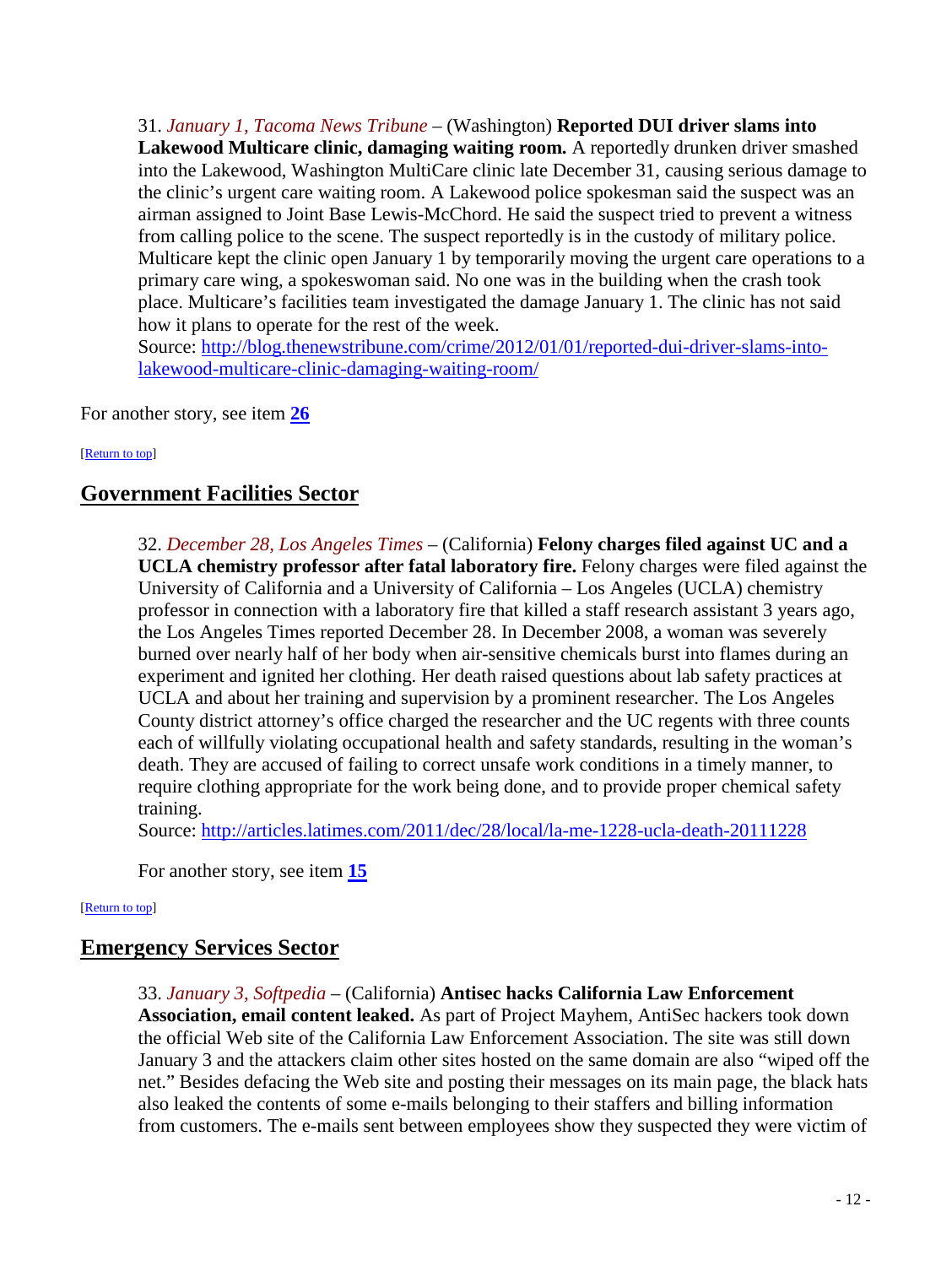a data breach, but it took some time for them to change the passwords. Until they did so, the hackers managed to obtain a lot of sensitive data, including the unencrypted content of some database tables that was sent via e-mail. Among one of the e-mails, the hacktivists also found a list of personal e-mail addresses belonging to New York police chiefs. "For our next owning we bring you multiple law enforcement targets in the state of New York, who has been on our crosshairs for some time due to their brutal repression of Occupy Wall Street," they said. Source: [http://news.softpedia.com/news/Antisec-Hacks-California-Law-Enforcement-](http://news.softpedia.com/news/Antisec-Hacks-California-Law-Enforcement-Association-Emails-Content-Leaked-243971.shtml)[Association-Emails-Content-Leaked-243971.shtml](http://news.softpedia.com/news/Antisec-Hacks-California-Law-Enforcement-Association-Emails-Content-Leaked-243971.shtml)

34. *January 2, Reuters* – (California) **Prisoner escapes from Calif. jail in fire truck.** A convicted car thief who was assigned to a San Diego area state prison's firefighting detail escaped in one of the prison's yellow fire trucks, prison officials said January 2. "He got in one of our institution's fire trucks and drove away," said a Richard J. Donovan Correctional Facility public information officer. The escape, which happened January 1, came to attention of police when the San Diego County Sheriff's Department (SDCSD) got a call that someone was having trouble parking the truck in a convenience store parking lot in Spring Valley, about 25 miles from the prison. When deputies arrived, they recovered the fire truck but the occupants had already run away, said a SDCSD lieutenant. Source: [http://today.msnbc.msn.com/id/45851167/ns/us\\_news-](http://today.msnbc.msn.com/id/45851167/ns/us_news-crime_and_courts/#.TwMpiVbFB5F)

[crime\\_and\\_courts/#.TwMpiVbFB5F](http://today.msnbc.msn.com/id/45851167/ns/us_news-crime_and_courts/#.TwMpiVbFB5F)

### 35. *January 2, Ventura County Star* – (California) **Santa Barbara sheriff's station**

**firebombed a second time.** A Santa Barbara, California Sheriff's Office patrol station was firebombed for a second time late January 1, officials said. An unknown suspect threw a combustible device similar to a Molotov cocktail at the Isla Vista station, officials said. While the building was occupied at the time, no one was injured and the building sustained minor damage. A similar arson attack occurred at the station November 15, but it is unknown if the incidents are related, officials said.

Source: [http://www.vcstar.com/news/2012/jan/02/santa-barbara-sheriffs-station-firebombed-a](http://www.vcstar.com/news/2012/jan/02/santa-barbara-sheriffs-station-firebombed-a-time/)[time/](http://www.vcstar.com/news/2012/jan/02/santa-barbara-sheriffs-station-firebombed-a-time/)

For more stories, see items **31** and **40**

<span id="page-12-0"></span>[\[Return to top\]](#page-0-1)

## **Information Technology**

36. *December 30, Softpedia* – **Stuxnet, Duqu and others created with 'Tilded' platform by the same team**. After an extensive analysis of a large number of Stuxnet and Duqu drivers, Kapersky Lab experts concluded the two trojans, along with other pieces of malware, were created by the same team, using a platform called Tilded, created around 2007-2008. They believe Tilded (named so because its authors tend to use file names that start with the symbol *tilde* followed by a letter  $d (\sim d)$ ) was utilized to create the two now infamous trojans, which may have been the results of simultaneous projects. The details indicate other spyware modules and programs are based on the same platform. Now, researchers present a precise timeline to show the connection between Duqu and Stuxnet, but also to show the evolution of their drivers from one year to the other. Their studies show a driver called *jmidebs.sys* is the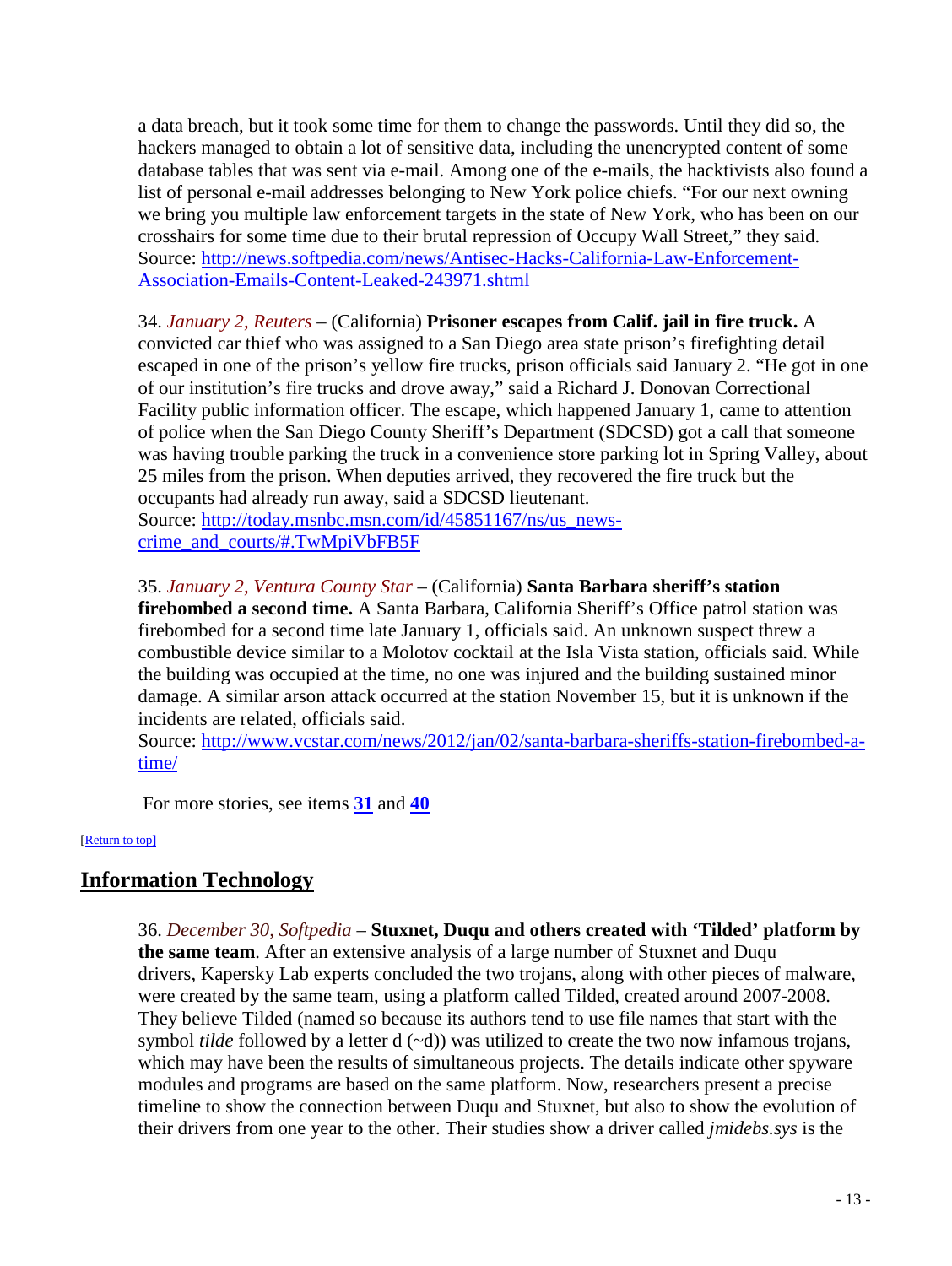connecting link between *mrxcls.sys* and the drivers later used in Duqu. "The drivers from the still unknown malicious programs cannot be attributed to activity of the Stuxnet and Duqu Trojans. The methods of dissemination of Stuxnet would have brought about a large number of infections with these drivers; and they can't be attributed either to the more targeted Duqu Trojan due to the compilation date," the chief security expert at Kapersky Lab said. "We consider that these drivers were used either in an earlier version of Duqu, or for infection with completely different malicious programs, which moreover have the same platform and, it is likely, a single creator-team." In mid-2010, Tilded went through some changes that may have resulted from the need to better avoid detection by antivirus software, but also because its code could be improved.

Source: [http://news.softpedia.com/news/Stuxnet-Duqu-and-Others-Created-with-Tilded-](http://news.softpedia.com/news/Stuxnet-Duqu-and-Others-Created-with-Tilded-Platform-by-the-Same-Team-243874.shtml)[Platform-by-the-Same-Team-243874.shtml](http://news.softpedia.com/news/Stuxnet-Duqu-and-Others-Created-with-Tilded-Platform-by-the-Same-Team-243874.shtml)

### 37. *December 30, Softpedia* – **Microsoft releases security update for DoS issue in**

**ASP.NET**. Microsoft rushed to release an out-of-band security update to resolve a denial-ofservice (DoS) issue that affected ASP.NET versions 1.1 and later on all supported variants of the .NET framework. A large number of Web platforms are affected by the hash collision problem, but the company was among the first to act on it. The MS11-100 security bulletin fixes a vulnerability that exists in the way ASP.NET hashes specially crafted requests. The hash collisions that occur when malicious data is inserted into hash tables could overwhelm a server's CPU resulting in a DoS condition. Besides this, other weaknesses are resolved in the latest security update. A phishing attack could be launched by a hacker using a spoofing vulnerability that verifies return URLs during the form authentication process. By exploiting this flaw, an attacker can redirect a user to a malicious Web site set up to obtain private data. An authentication bypass vulnerability that exists in ASP.NET forms is more difficult to exploit, but if an attacker manages to register an account on the application and knows the name of the targeted account, he could utilize a special Web request to initiate any action, including code execution, using the targeted account. Finally, an authentication ticket caching weakness allows for a cybercriminal to execute arbitrary code due to the way cached content is handled by the framework when Forms Authentication is used with sliding expiry. Combined with some social engineering, an attacker could send potential victims, ones with elevated privileges, a specially crafted link. Microsoft is not aware of any attacks taking place in the wild using these vulnerabilities, but to prevent any unfortunate incidents, users are advised to install the update.

Source: [http://news.softpedia.com/news/Microsoft-Releases-Security-Update-for-DoS-Issue](http://news.softpedia.com/news/Microsoft-Releases-Security-Update-for-DoS-Issue-in-ASP-NET-243764.shtml)[in-ASP-NET-243764.shtml](http://news.softpedia.com/news/Microsoft-Releases-Security-Update-for-DoS-Issue-in-ASP-NET-243764.shtml)

#### 38. *December 30, H Security* – **Host storage devices vulnerable with KVM Linux**

**virtualization.** According to a kernel update advisory by Red Hat, root users in a guest system virtualized with KVM (Kernel-based Virtual Machine) can, in certain circumstances, gain read and write access to the Linux host's storage devices. The advisory said the hole exists when a host makes available partitions or LVM volumes to the guest as "raw disks" via virtio. Privileged guest users can send SCSI requests to such volumes the host will execute on the underlying storage device – which allows the guest system to access all areas of the device rather than just permitted partitions or volumes. The hole has been rated as "important" and is listed under CVE ID 2011-4127. Further background information is available in an entry in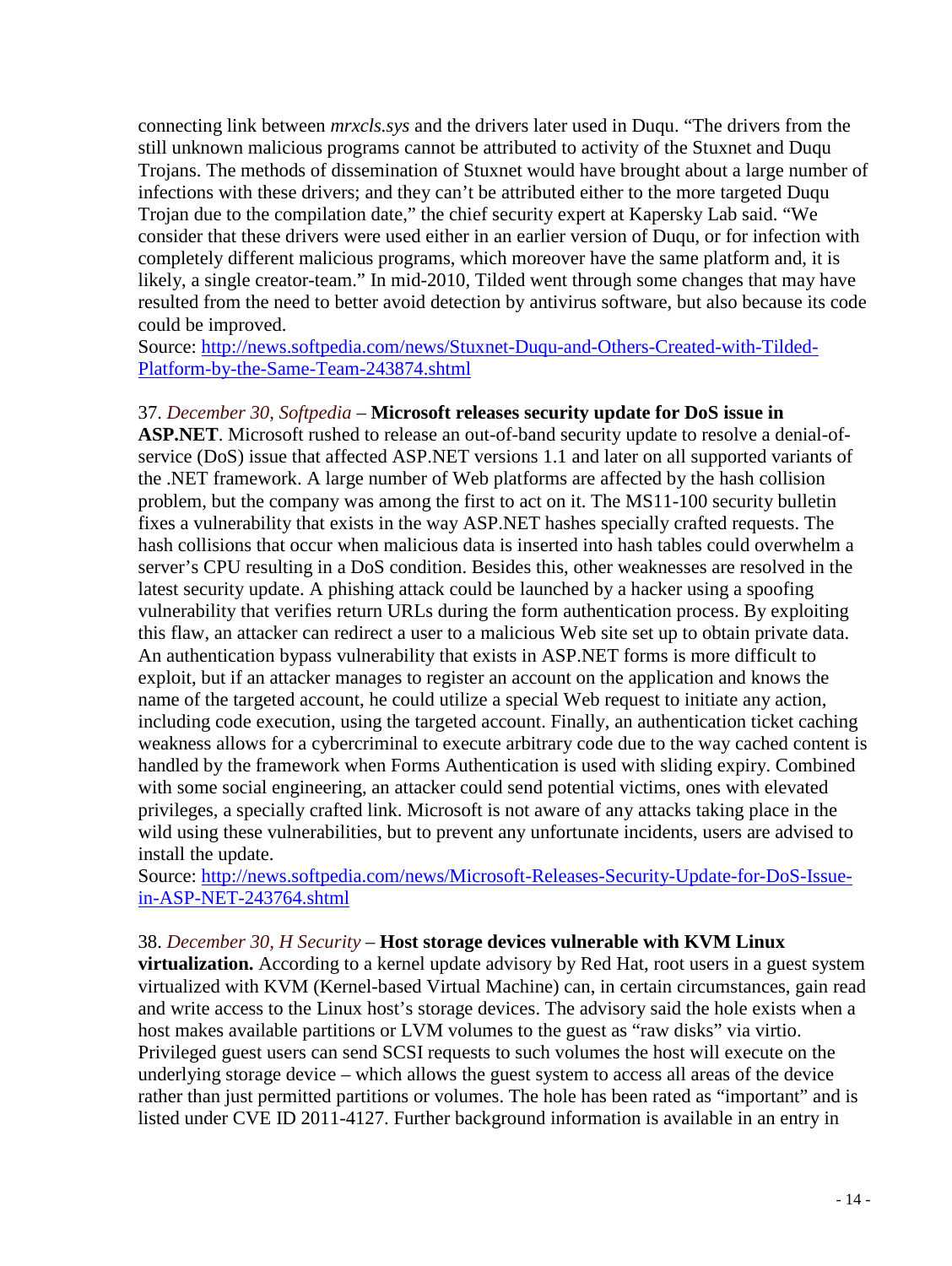Red Hat's bug database and in a blog posting by a Red Hat developer. Meanwhile, kernel developers are discussing the most suitable way to fix the problem; a patch suggested by another Red Hat developer has not met the approval of Linux's developer. He also thinks the patch is too dangerous to be integrated into the Linux main development branch at this point; the main development branch is expected to produce version 3.2 of the Linux kernel in early January.

Source: [http://m.h-online.com/security/news/item/Host-storage-devices-vulnerable-with-](http://m.h-online.com/security/news/item/Host-storage-devices-vulnerable-with-KVM-Linux-virtualisation-1402022.html)[KVM-Linux-virtualisation-1402022.html](http://m.h-online.com/security/news/item/Host-storage-devices-vulnerable-with-KVM-Linux-virtualisation-1402022.html)

## **Internet Alert Dashboard**

To report cyber infrastructure incidents or to request information, please contact US −CERT abc@us [−cert.gov](mailto:soc@us%E2%88%92cert.gov)or visit their Web site: [http://www.us-cert.gov](http://www.us-cert.gov/)

Information on IT information sharing and analysis can be found at the IT ISAC (Information Sharing and Analysis Center) Web site: <https://www.it-isac.org/>

For more stories, see item **15** and **35**

<span id="page-14-0"></span>[\[Return to top\]](#page-0-1) 

## **Communications Sector**

39. *January 3, New York Daily News* -- (New York) **150 Bronxites still without Verizon service more than two weeks; firm hopes to restore most customers by Tuesday.** About 150 Bronx, New York Verizon customers remain without phone and Internet service more than 2 weeks after a contractor's mishap severed underground cables. Some customers regained service December 22 only to lose it again December 28. About 2,500 customers initially lost service December 15 when Kelco Construction Co., a contractor not working for Verizon, cut through nine cables, a Verizon spokesman said. The snafu near Westchester Square affected Verizon users all over the Bronx. Some customers with restored service lost it again during heavy rains because water flowed into open manholes and areas where workers were making repairs. The spokesman said Verizon initially estimated fixing everyone's service would take until middle or late January. Now it is expected nearly everyone will have service by the first week of January.

Source: [http://www.nydailynews.com/new-york/bronx/150-bronxites-verizon-service-weeks](http://www.nydailynews.com/new-york/bronx/150-bronxites-verizon-service-weeks-firm-hopes-restore-customers-tuesday-article-1.999966)[firm-hopes-restore-customers-tuesday-article-1.999966](http://www.nydailynews.com/new-york/bronx/150-bronxites-verizon-service-weeks-firm-hopes-restore-customers-tuesday-article-1.999966)

40. *January 2, KATU 2 Portland* – (Washington) **Outage causes more than 1,600 to go without phone service.** A power outage January 2 in Washington County, Oregon knocked out phone service to more than 1,600 people. Officials from Frontier Communications said there is a phone outage out of the Aloha Central office. Officials said there are up to 1,637 customers currently without phone service. Technicians are currently working to resolve the situation, but there is no current estimated time of repair. Company officials urged impacted citizens to find an alternate means of communication, such as a wireless phone, in case they have an emergency and need to call 911.

Source: [http://www.katu.com/news/local/Outage-causes-more-than-1600-to-go-without-phone-](http://www.katu.com/news/local/Outage-causes-more-than-1600-to-go-without-phone-service-136552473.html)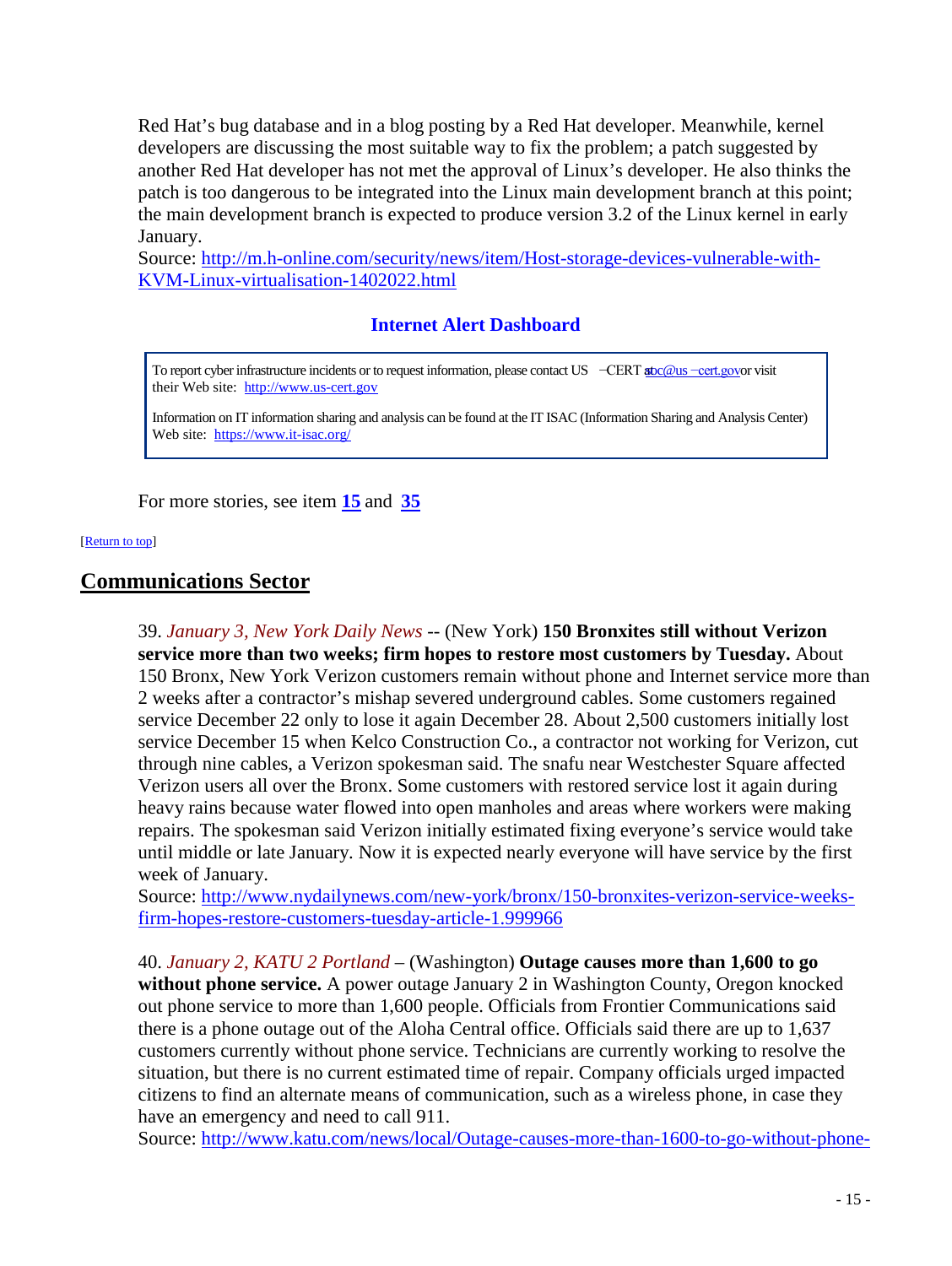#### <span id="page-15-1"></span><span id="page-15-0"></span>[\[Return to top\]](#page-0-1)

## **Commercial Facilities Sector**

41. *January 3, Associated Press* – (California) **24-year-old arrested in Los Angeles arson spree.** Authorities arrested a German man January 2 in connection with dozens of suspected arson attacks that destroyed parked cars, scorched buildings, and rattled much of Los Angeles over the New Year's weekend. The suspect was booked for investigation of arson of an inhabited dwelling and was being held without bail, authorities said. The suspect is a German national, but authorities said they did not know how long he has been in the United States. Fires were reported in nearly two dozen locations in Hollywood and the neighboring city of West Hollywood during a 4-hour period before dawn December 30. In nearly every case, the fire started in a parked car. Several more cars burned December 31 in the North Hollywood area, and authorities investigated if they were connected. More than 50 blazes had flared since December 30 in Hollywood, neighboring West Hollywood and the San Fernando Valley, causing about \$3 million in damage. Firefighters have not responded to any other suspicious fires since the suspect was detained. The fires forced many apartment dwellers from their homes. One of the fires December 31 occurred at the Hollywood and Highland entertainment complex, a popular tourist destination bordered by the Walk of Fame in a neighborhood that includes Grauman's Chinese Theatre. Hundreds of investigators, police officers, and firefighters raced to deal with the fires.

Source: [http://www.foxnews.com/us/2012/01/02/la-authorities-respond-to-as-many-as-eight](http://www.foxnews.com/us/2012/01/02/la-authorities-respond-to-as-many-as-eight-new-fires-amid-arson-spree/)[new-fires-amid-arson-spree/](http://www.foxnews.com/us/2012/01/02/la-authorities-respond-to-as-many-as-eight-new-fires-amid-arson-spree/)

42. *January 3, Associated Press* – (New York) **NYPD questioning man in suspected arson attacks on corner store, Islamic cultural center.** New York City's police commissioner said detectives questioned a man in connection with at least four suspected arson attacks that might be bias crimes, the Associated Press reported January 3. He said authorities believe the suspect was kicked out of a store December 22 for trying to steal glass Starbucks bottles. He said four of the five attacks January 1 were done with Molotov cocktails made from such bottles. Police said they found the suspect through video of his car. They are investigating the attacks as possible hate crimes, but it is not clear what group was targeted, if any. The bottles were thrown at an Islamic cultural center, a convenience store, and two homes. One of the homes was used as a Hindu worship site.

Source: [http://www.washingtonpost.com/national/nyc-police-probe-firebombing-attack-on](http://www.washingtonpost.com/national/nyc-police-probe-firebombing-attack-on-prominent-islamic-center-3-other-sites/2012/01/03/gIQAhXNcXP_story.html)[prominent-islamic-center-3-other-sites/2012/01/03/gIQAhXNcXP\\_story.html](http://www.washingtonpost.com/national/nyc-police-probe-firebombing-attack-on-prominent-islamic-center-3-other-sites/2012/01/03/gIQAhXNcXP_story.html)

43. *January 2, WTNH 8 New Haven* – (Connecticut) **Somers church destroyed by fire.** A fire destroyed the Somers Congregational United Church of Christ in Somers, Connecticut, January 1. The fire chief said the church collapsed within 25 or 30 minutes of the fire. When it was clear the church was a loss, firefighters focused on saving neighboring buildings. They kept the fire from spreading, even though the flames were hot enough to melt the siding of the town hall across the street. The original 19th century church is gone but a 20th century addition on the back may be able to be reopened soon.

Source: [http://www.wtnh.com/dpp/news/connecticut/somers-church-destroyed-by-](http://www.wtnh.com/dpp/news/connecticut/somers-church-destroyed-by-fire?hpt=us_bn4)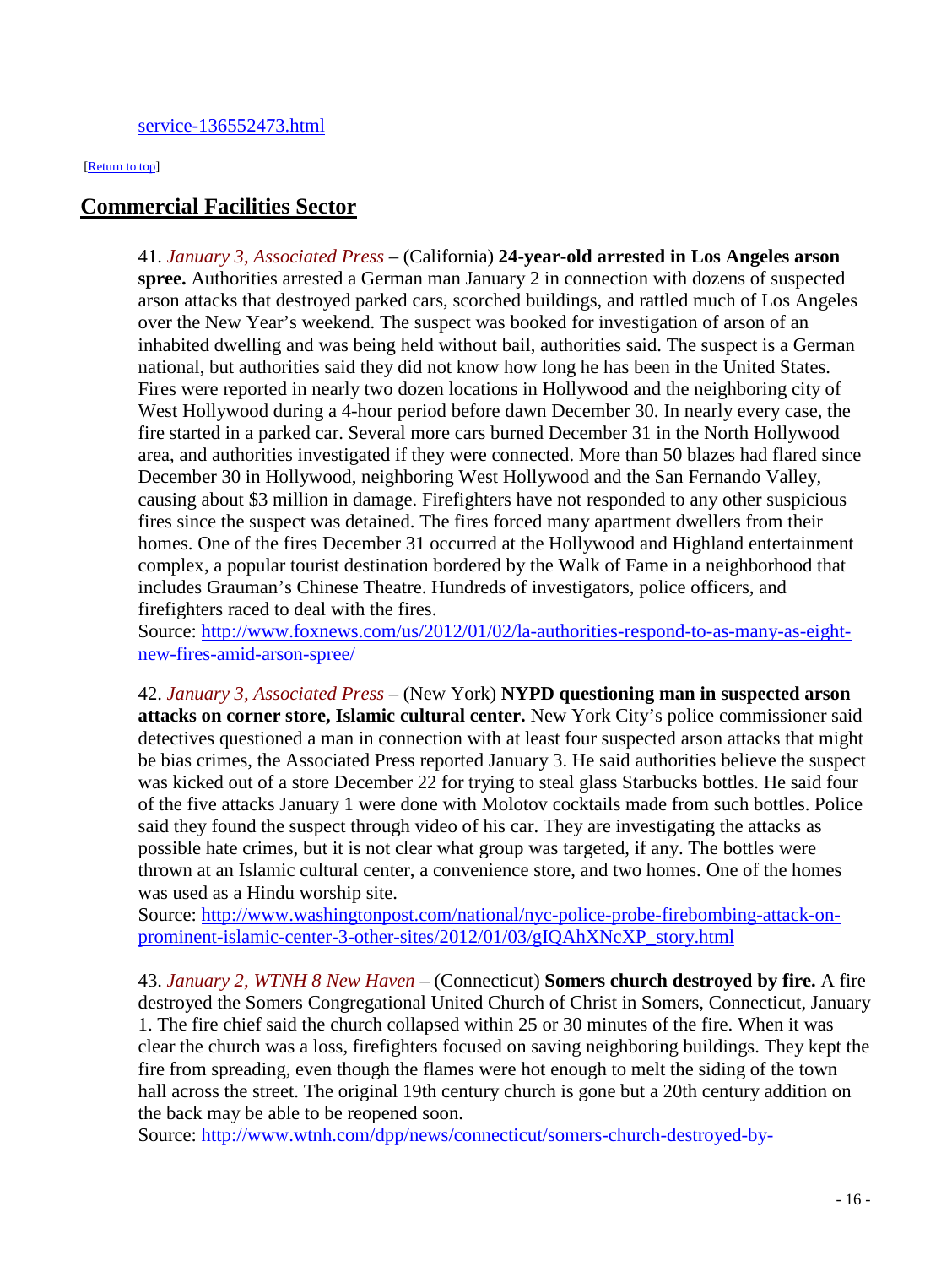#### fire?hpt=us\_bn4

44. *January 2, KMGH 7 Denver* – (Colorado) **Concertgoer dies after fall from upper floor.** A man died after falling from a second-level seating area at 1stBank Center in Broomfield, Colorado, during a December 30 concert that extended into December 31, police said. Police are investigating how the man fell. At the end of the concert, the man somehow plunged from the second-level area directly behind the main stage, police said.

Source: [http://www.thedenverchannel.com/news/30117844/detail.html?hpt=us\\_bn7](http://www.thedenverchannel.com/news/30117844/detail.html?hpt=us_bn7)

45. *January 1, New York One* – (New York) **Brooklyn** f**ire leaves nine injured, dozens displaced.** Nine people were injured January 1 after a fire broke out inside a Brooklyn apartment building. The New York City Fire Department said units were called to a fire in a fourth-floor apartment. A fire chief on scene said the fire moved quickly up to the sixth floor. The nine people, including three firefighters, were taken to the hospital with non lifethreatening injuries. Officials are also investigating an explosion during the fire, which one witness said was an oxygen tank. Fire officials said the Red Cross is helping relocate 28 families displaced by the fire.

Source: [http://www.ny1.com/content/top\\_stories/153452/brooklyn-fire-leaves-nine-injured-](http://www.ny1.com/content/top_stories/153452/brooklyn-fire-leaves-nine-injured--dozens-displaced) [dozens-displaced](http://www.ny1.com/content/top_stories/153452/brooklyn-fire-leaves-nine-injured--dozens-displaced)

#### <span id="page-16-1"></span>[\[Return to top\]](#page-0-1)

## **National Monuments & Icons Sector**

<span id="page-16-0"></span>[\[Return to top\]](#page-0-1) 

1.3424<br>1.3424 1.3424 1.3424 1.3424 1.3424 1.3424 1.3424 1.3424 1.3424 1.3424 1.3424 1.3424 1.3424 1.3424 1.3424 1.34

## **Dams Sector**

47. *December 30, Associated Press* – (California) **Calif. flood plan calls for up to \$17B in repairs.** The California State Department of Water Resources released the first statewide flood-control plan December 30, and it calls for \$14 billion to \$17 billion in repairs and other investments. The proposal details the dire status of levees and other infrastructure along the Sacramento and San Joaquin river systems. Officials said more than half of the state's 1,500 miles of levees do not meet standards. Experts said the aging levees, if breached, pose a great

Source: [http://www.newsday.com/news/mount-rainier-park-remains-closed-after-shooting-](http://www.newsday.com/news/mount-rainier-park-remains-closed-after-shooting-1.3424983)